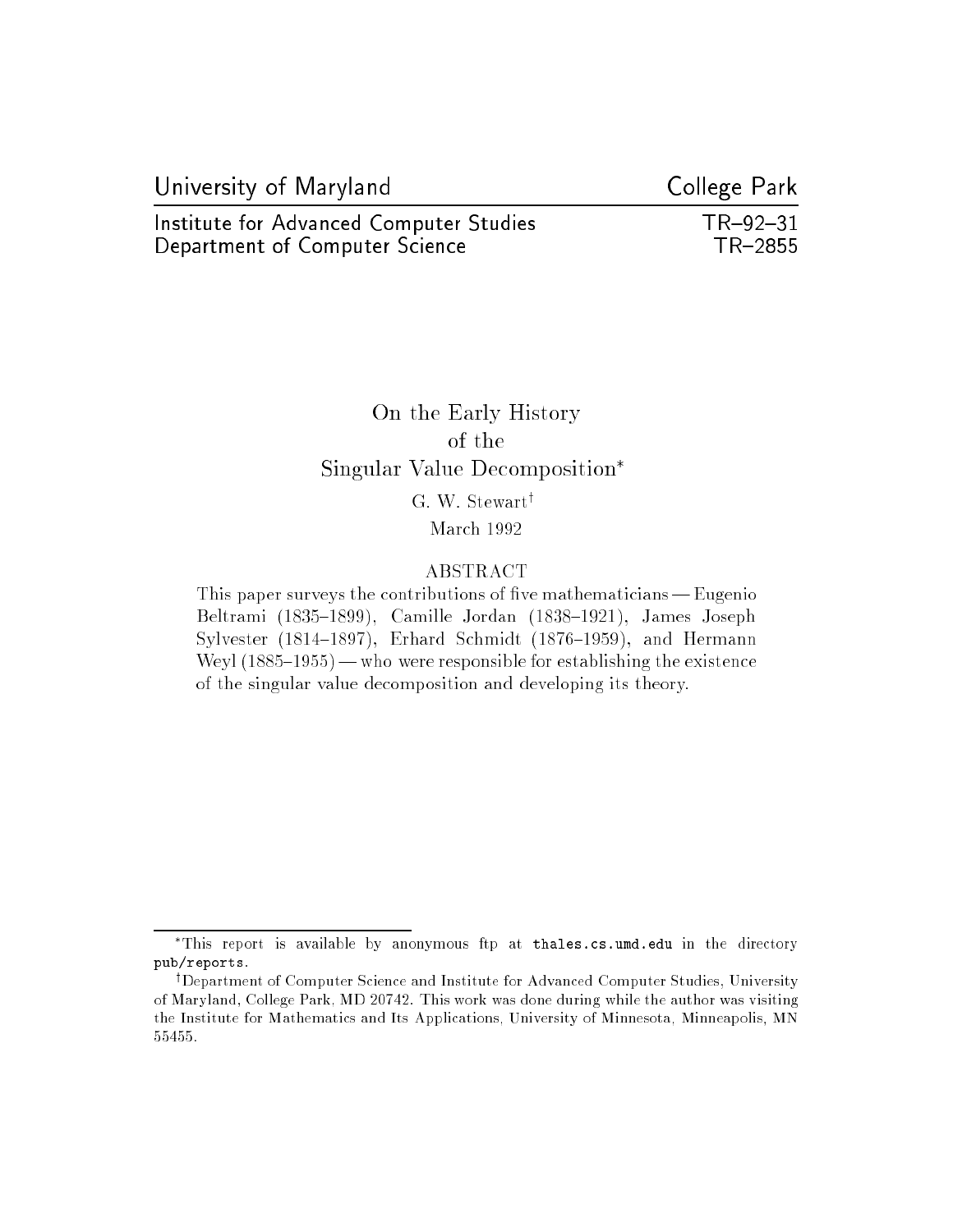# On the Early History  $S = S$  , which decomposition  $S$  is a set of  $S$  in the set of  $S$

# G. W. Stewart

#### For Gene Golub on his fifteenth birthday

#### 1. Introduction

One of the most fruitful ideas in the theory of matrices is that of a matrix decomposition or canonical form. The theoretical utility of matrix decompositions has long been appreciated. More recently, they have become the mainstay of numerical linear algebra, where they serve as computational platforms from which a variety of problems can be solved.

Of the many useful decompositions, the singular value decomposition| that is, the factorization of a matrix  ${\bf A}$  into the product  ${\bf \cup}$   $\bf \Sigma$   $\bf v}$  . Of a unitary matrix  ${\bf U}$ a diagonal matrix  $\Sigma$  and another unitary matrix  $V^H$  — has assumed a special role. There are several reasons. In the first place, the fact that the decomposition is achieved by unitary matrices makes it an ideal vehicle for discussing the geometry of *n*-space. Second, it is stable; small perturbations in  $\bf{A}$  correspond to small perturbations in  $\Sigma$ , and conversely. Third, the diagonality of  $\Sigma$  makes it easy to determine when A is near to a rank-degenerate matrix; and when it is, the decomposition provides optimal low rank approximations to A. Finally, thanks to the pioneering efforts of Gene Golub, there exist efficient, stable algorithms to compute the singular value decomposition.

The purpose of this paper is to survey the contributions of five mathematicians — Eugenio Beltrami (1835–1899), Camille Jordan (1838–1921), James Joseph Sylvester (1814–1897), Erhard Schmidt (1876–1959), and Hermann Weyl (1885–  $1955$ ) — who were responsible for establishing the existence of the singular value decomposition and developing its theory. Beltrami, Jordan, and Sylvester came to the decomposition through what we should now call linear algebra; Schmidt and Weyl approached it from integral equations. To give this survey context, we will begin with with a brief description of the historical background.

Is is an intriguing observation that most of the classical matrix decompositions predated the widespread use of matrices: they were cast in terms of determinants, linear systems of equations, and especially bilinear and quadratic forms. Gauss is the father of this development. Writing in  $1823$  [15,  $\S31$ ], he describes his famous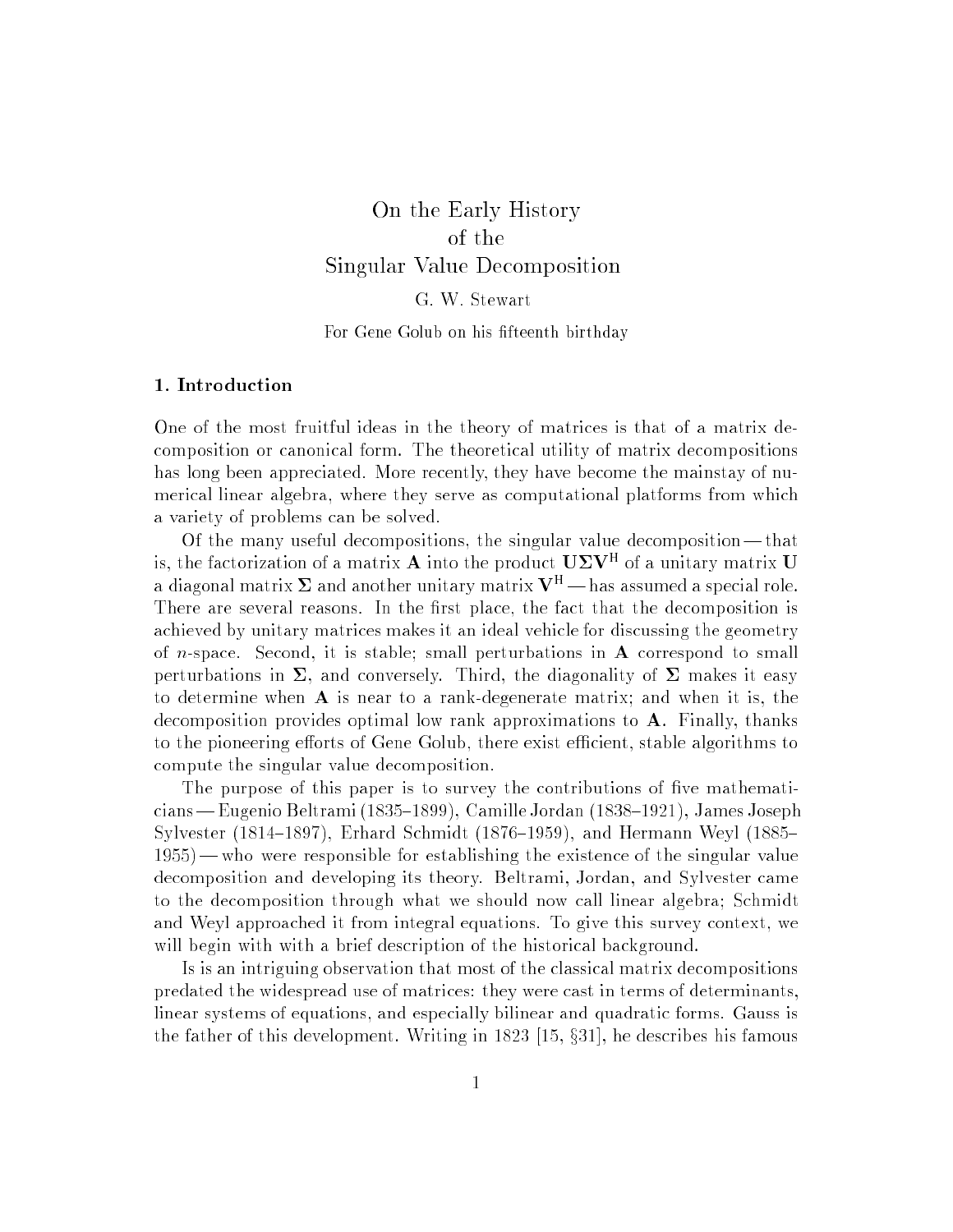elimination algorithm as follows.

, y, a contract is the function of the function of the function of a contract in the function of the function o reduced to the form

$$
\frac{u^0 u^0}{\mathcal{A}^0} + \frac{u' u'}{\mathcal{B}'} + \frac{u'' u''}{\mathcal{C}''} + \frac{u''' u'''}{\mathcal{D}'''} + \text{etc.} + M,
$$

in which the divisors  $A^+, B^-, C^-, C^-$ , etc. are constants and  $u^-, u^-, u^-, u^$ etc. are intear functions of  $x, y, z$ , etc. However, the second function,  $u$  , is independent of x; the third,  $u''$ , is independent of x and y; the fourth,  $u'''$ is independent of x, y, and z, and so on. The last function  $u^{(\pi-1)}$  depends only on the the last of the unknowns  $x, y, z$ , etc. Moreover, the coefficients  $A^{\sim}$ ,  $B$  ,  $C$  , etc. multiply  $x$ ,  $y$ ,  $z$ , etc. in  $u^{\sim}$ ,  $u$  ,  $u^{\sim}$  etc. respectively.

From this we easily see that Gauss's algorithm factors the matrix of the quadratic form  $x^T A x$  into the product  $R D^{-1}R$ , where D is diagonal and R is upper triangular with the diagonals of **D** on its diagonal. Gauss's functions  $u^0$ ,  $u'$ ,  $u''$ , etc. are the components of the vector  $\mathbf{u} = \mathbf{R}\mathbf{x}$ .

Gauss was also able to effectively obtain the inverse of a matrix by a process of *eliminatio indefinita*, in which the system of equations  $y = Ax$  is transformed into the inverse system  $x = By$ . Gauss's skill in manipulating quadratic forms and systems of equations made possible his very general treatment of the theory and practice of least squares.

Other developments followed. Cauchy [6, 1829] established the properties of the eigenvalues and eigenvectors of a symmetric system (including the interlacing property) by considering the corresponding homogeneous system of equations. In 1846, Jacobi [25] gave his famous algorithm for diagonalizing a symmetric matrix, and in a posthumous paper [26, 1857] he obtained the LU decomposition by decomposing a bilinear form in the style of Gauss. Weierstrass [50, 1868] established canonical forms for pairs of bilinear functions — what we should today call the generalized eigenvalue problem. Thus the advent of the singular value decomposition in 1873 is seen as one of a long line of results on canonical forms.

We will use modern matrix notation to describe the early work on the singular value decomposition. Most of it slips as easily into matrix terminology as Gauss's description of his decomposition; and we shall be in no danger of anachronism, provided we take care to use matrix notation only as an expository device, and otherwise stick close to the writer's argument. The greatest danger is that the use of modern notation will trivialize the writer's accomplishments by making them obvious to our eyes. On the other hand, presenting them in the original scalar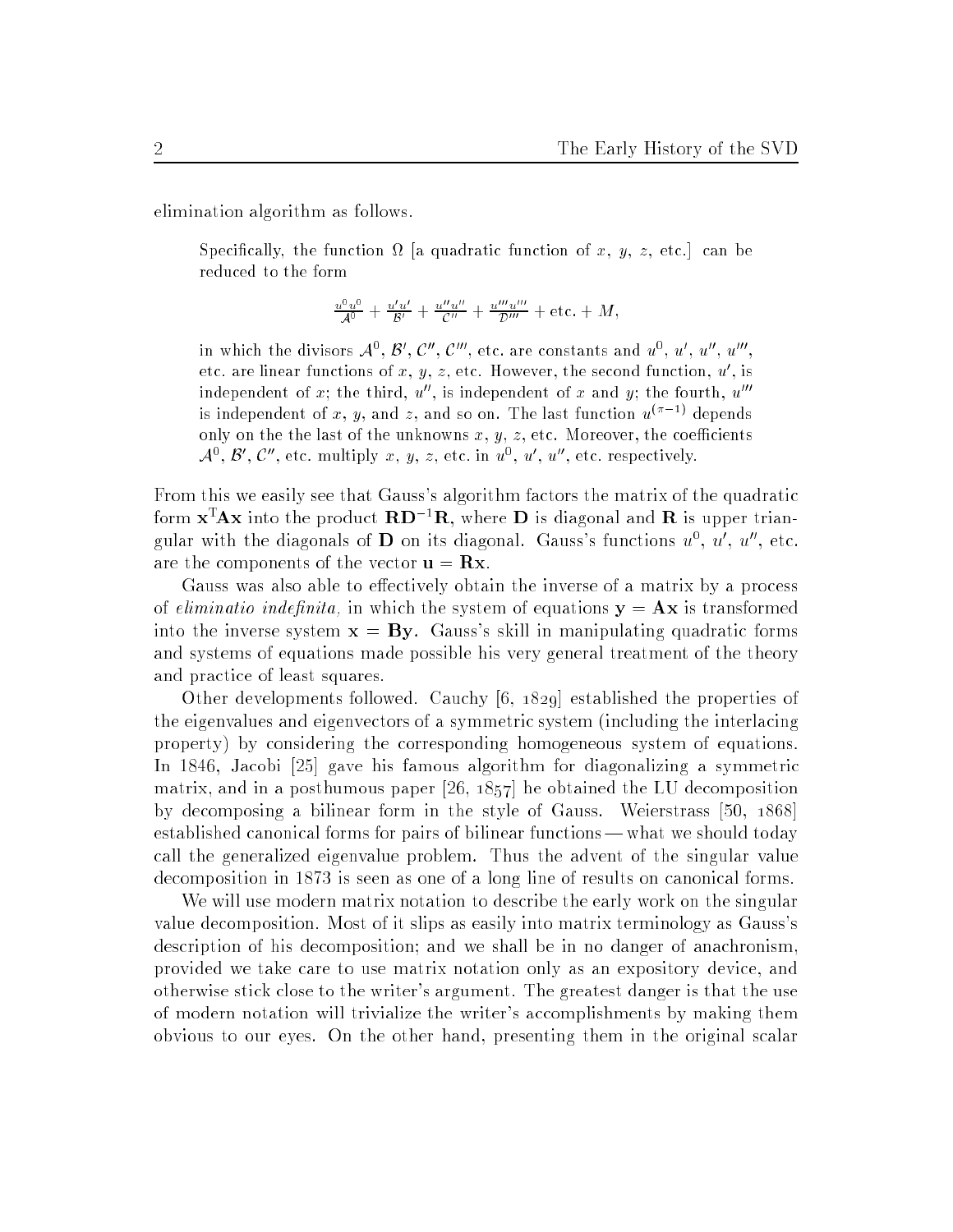form would probably exaggerate the obstacles these people had to overcome, since they were accustomed, as we are not, to grasping sets of equations as a whole,

With a single author, it is usually possible to modernize notation in such a way that it corresponds naturally to what he actually wrote. Here we are dealing with several authors, and uniformity is more important than correspondence with the original. Consequently, throughout paper we will be concerned with the singular value decomposition

$$
\mathbf{A} = \mathbf{U} \mathbf{\Sigma} \mathbf{V}^{\mathrm{T}}
$$

where  $A$  is a real matrix of order  $n$ ,

$$
\mathbf{\Sigma} = \mathrm{diag}(\sigma_1, \sigma_2, \dots, \sigma_n)
$$

has nonnegative diagonal elements arranged in descending order of magnitude,

$$
\mathbf{U} = (\mathbf{u}_1 \ \mathbf{u}_2 \ \dots \ \mathbf{u}_n) \quad \text{and} \quad \mathbf{V} = (\mathbf{v}_1 \ \mathbf{v}_2 \ \dots \ \mathbf{v}_n)
$$

are orthogonal. The function  $\|\cdot\|$  will denote the Frobenius norm defined by

$$
\|\mathbf{A}\|^2 = \sum_{i,j} a_{ij}^2 = \sum_i \sigma_i^2.
$$

In summarizing the contributions I have followed the principle that if you try to say everything you end up saying nothing. Most of the works treated here are richer than the following sketches would indicate, and the reader is advised to go to the sources for the full story.

#### 2. Beltrami [5, 1873]

Together Beltrami and Jordan are the progenitors of the singular value decomposition, Beltrami by virtue of first publication and Jordan by the completeness and elegance of his treatment. Beltrami's contribution appeared in the Journal of Mathematics for the Use of the Students of the Italian Universities, and its purpose was to encourage students to become familiar with bilinear forms.

The Derivation. Beltrami begins with a bilinear form

$$
f(\mathbf{x}, \mathbf{y}) = \mathbf{x}^{\mathrm{T}} \mathbf{A} \mathbf{y},
$$

where  $A$  is real and of order n. If one makes the substitutions

$$
\mathbf{x} = \mathbf{U}\boldsymbol{\xi} \quad \text{and} \quad \mathbf{y} = \mathbf{V}\boldsymbol{\eta},
$$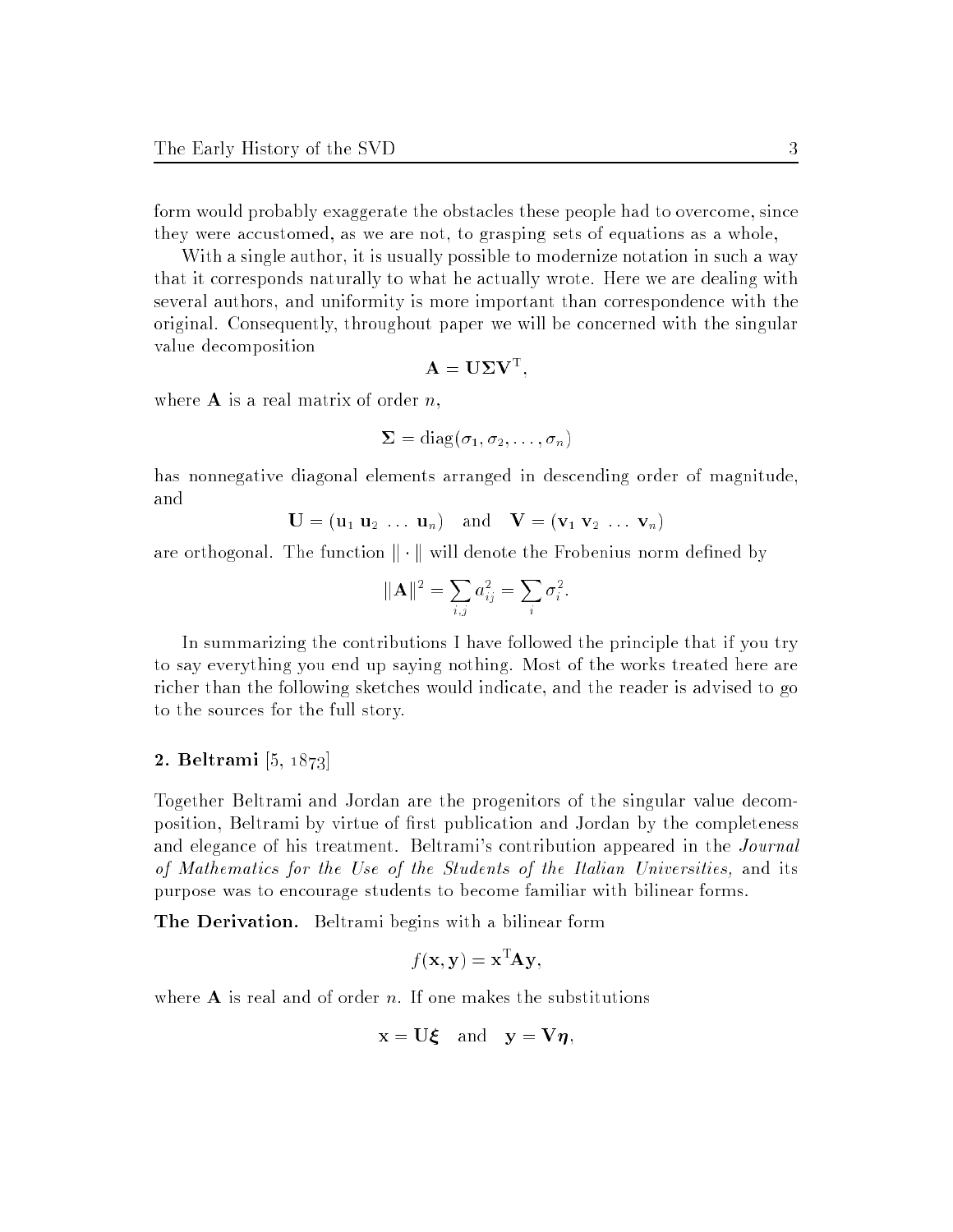then

where

$$
f(\mathbf{x}, \mathbf{y}) = \boldsymbol{\xi}^{\mathrm{T}} \mathbf{S} \boldsymbol{\eta},
$$

$$
\mathbf{S} = \mathbf{U}^{\mathrm{T}} \mathbf{A} \mathbf{V}.
$$
(2.1)

Beltrami now observes that if  $U$  and  $V$  are required to be orthogonal then there are  $n^2 - n$  degrees of freedom in their choice, and he proposes to use these degrees of freedom to annihilate the off diagonal element of  $S$ .

Assume that **S** is diagonal; i.e.  $S = \Sigma = diag(\sigma_1, \ldots, \sigma_n)$ . Then it follows from  $(2.1)$  and the orthogonality of V that

$$
\mathbf{U}^{\mathrm{T}}\mathbf{A} = \boldsymbol{\Sigma}\mathbf{V}^{\mathrm{T}}.\tag{2.2}
$$

Similarly

$$
AV = U\Sigma.
$$
 (2.3)

Substituting the value of  **obtained from**  $(2.3)$  **into**  $(2.2)$ **, Beltrami obtains the** equation

$$
\mathbf{U}^{\mathrm{T}}(\mathbf{A}\mathbf{A}^{\mathrm{T}}) = \mathbf{\Sigma}^2 \mathbf{U}^{\mathrm{T}},\tag{2.4}
$$

and similarly he obtains

 $(A^{T}A)V = V\Sigma^{2}$ .

Thus the  $\sigma_i$  are the roots of the equations

$$
\det(\mathbf{A}\mathbf{A}^{\mathrm{T}} - \sigma^2 I) = 0 \tag{2.5}
$$

and

$$
\det(\mathbf{A}^{\mathrm{T}}\mathbf{A} - \sigma^2 I) = 0. \tag{2.6}
$$

Note that the derivation, as presented by Beltrami, assumes that  $\Sigma$ , and hence  $\bf{A}$ , is nonsingular.<sup>1</sup>

Beltrami now argues that the two functions  $(2.5)$  and  $(2.6)$  are identical because they are polynomials of degree *n* that assume the same values at  $\sigma = \sigma_i$  $(i = 1, \ldots, n)$  and the common value det  $(A)$  at  $\sigma = 0$ , an argument that presupposes that the singular values are distinct and nonzero.

<sup>&</sup>lt;sup>1</sup>However, it is possible to derive the equations without assuming that **A** is nonsingular; e.g.,  $\mathbf{U}^{\mathrm{T}}\mathbf{A}\mathbf{A}^{\mathrm{T}} = \mathbf{\Sigma}\mathbf{V}^{\mathrm{T}}\mathbf{A}^{\mathrm{T}} = \mathbf{\Sigma}^2\mathbf{U}^{\mathrm{T}}$ , the first equality following on multiplying (2.2) by  $\mathbf{A}^{\mathrm{T}}$ , and the second on substituting the transpose of (2.3). Thanks to Ann Greenbaum for pointing this fact out.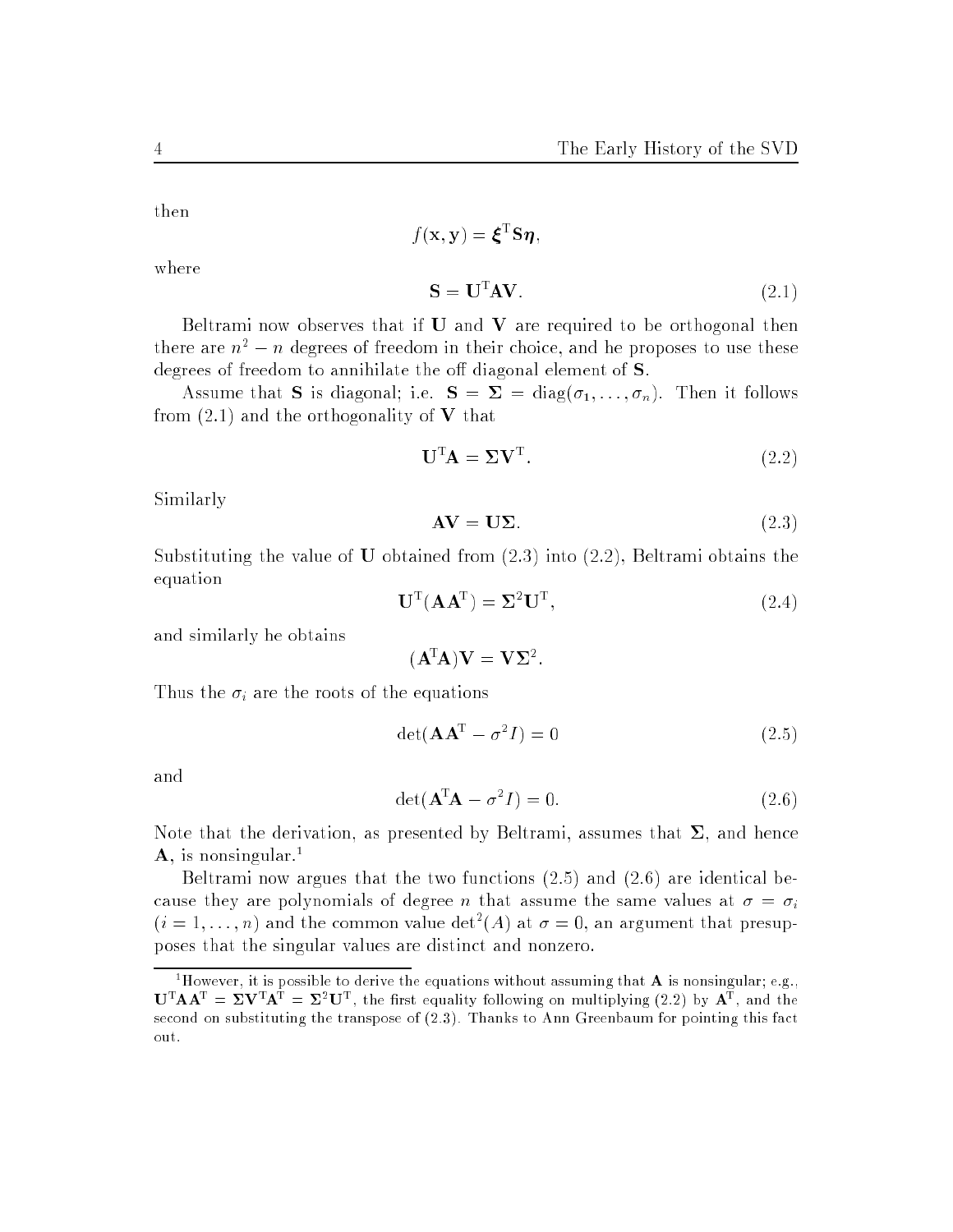Beltrami next states that by a well-known theorem, the roots of (2.5) are real. Moreover, they are positive. To show this he notes that

$$
0 < \|\mathbf{x}^{\mathrm{T}}\mathbf{A}\|^2 = \mathbf{x}^{\mathrm{T}}(\mathbf{A}\mathbf{A}^{\mathrm{T}})\mathbf{x} = \boldsymbol{\xi}^{\mathrm{T}}\boldsymbol{\Sigma}^2\boldsymbol{\xi},\tag{2.7}
$$

the last equation following from the theory of quadratic forms. This inequality immediately implies that the  $\sigma_i^{\pm}$  are positive.

There is some confusion here. Beltrami appears to be assuming the existence of the vector  $\xi$ , whose very existence he is trying to establish. The vector required by his argument is an eigenvector of  $AA^-$  corresponding to  $\sigma$ . The fact that the two vectors turn out to be the same apparently caused Beltrami to leap ahead of himself and use  $\xi$  in (2.7).

Beltrami is now ready to give an algorithm to determine the diagonalizing transformation.

- 1. Find the roots of the equation (2.5).
- 2. Determine U from (2.4). Here Beltrami notes that the columns of **U** are determined up to factors of  $\pm 1$ , which is true only if the  $\sigma_i$  are distinct. He also tacitly assumes that the resulting U will be orthogonal, which also requires that the  $\sigma_i$  be distinct.
- 3. Determine V from (2.2). This step requires that  $\Sigma$  be nonsingular.

Discussion. From the foregoing it is clear that Beltrami derived the singular value decomposition for a real, square, nonsingular matrix having distinct singular values. His derivation is the one given in most textbooks, but it lacks the extras needed to handle degeneracies. It may be that in omitting these extras Beltrami was simplifying things for his student audience, but a certain slackness in the exposition suggests that he had not thought the problem through.

3. Jordan [28, 29, 1874]

Camille Jordan can fairly be called the codiscoverer of the singular value decomposition. Although he published his derivation a year after Beltrami, it is clear that the work is independent. In fact, the "Mémoire sur les formes bilinéaires"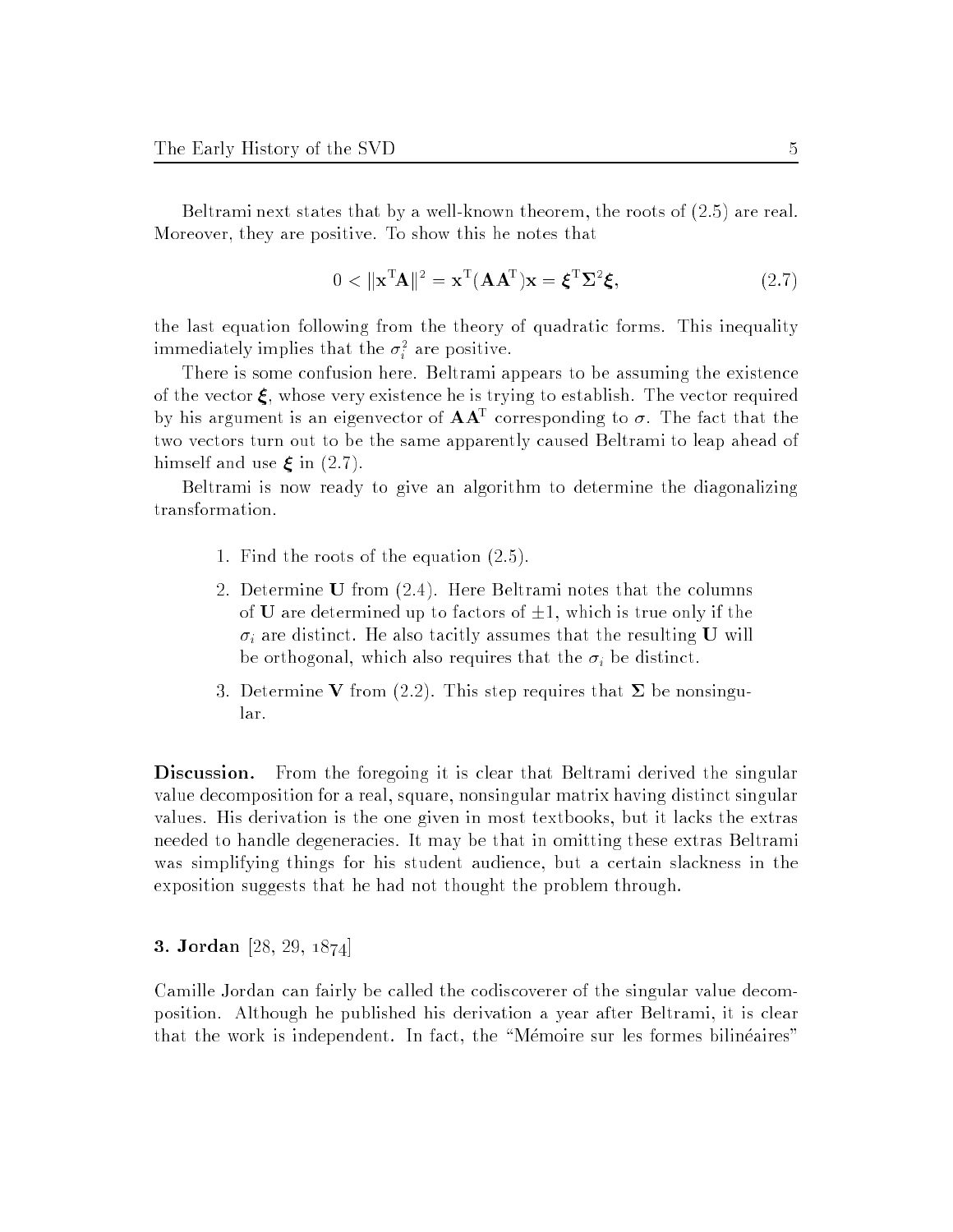treats three problems, of which the the reduction of a bilinear form to a diagonal form by orthogonal substitutions is the simplest.<sup>2</sup>

The Derivation. Jordan starts with the form

$$
P = \mathbf{x}^{\mathrm{T}} \mathbf{A} \mathbf{y}
$$

and seeks the maximum and minimum of  $P$  subject to

$$
\|\mathbf{x}\|^2 = \|\mathbf{y}\|^2 = 1.
$$
\n(3.1)

The maximum is determined by the equation

$$
0 = dP = d\mathbf{x}^{\mathrm{T}} \mathbf{A} \mathbf{y} + \mathbf{x}^{\mathrm{T}} \mathbf{A} d\mathbf{y},\tag{3.2}
$$

which must be satisfied for all  $d\mathbf{x}$  and  $d\mathbf{y}$  that satisfy

$$
d\mathbf{x}^{\mathrm{T}}\mathbf{x} = 0 \quad \text{and} \quad d\mathbf{y}^{\mathrm{T}}\mathbf{y} = 0. \tag{3.3}
$$

3 Jordan then asserts that "equation  $(3.2)$  will therefore be a combination of the equations  $(3.3)$ ," from which one obtains<sup>3</sup>

$$
Ay = \sigma x \tag{3.4}
$$

and

$$
\mathbf{x}^{\mathrm{T}} \mathbf{A} = \tau \mathbf{y}^{\mathrm{T}}.\tag{3.5}
$$

From (3.4) it follows that the maximum is

$$
\mathbf{x}^{\mathrm{T}}(\mathbf{A}\mathbf{y}) = \sigma \mathbf{x}^{\mathrm{T}} \mathbf{x} = \sigma.
$$

Similarly the maximum is also  $\tau$ , so that  $\sigma = \tau$ .

Jordan now observes that  $\sigma$  is determined by the vanishing of the determinant

$$
D = \begin{vmatrix} -\sigma \mathbf{I} & \mathbf{A} \\ \mathbf{A}^{\mathrm{T}} & -\sigma \mathbf{I} \end{vmatrix}
$$

<sup>2</sup> The other two are to reduce a form by the same substitution of both sets of variables and to reduce a pair of forms by two substitutions, one for each set of variables. Jordan notes that the former problem had been considered by Kronecker  $[31, 1866]$  in a different form, and the latter by Weierstrass [50, 1868].

<sup>&</sup>lt;sup>3</sup>Jordan's argument is not very clear. Possibly he means to say that for some constants  $\sigma$ and  $\tau$  we must have  $d\mathbf{x}^{\mathsf{T}}\mathbf{A}\mathbf{y} + \mathbf{x}^{\mathsf{T}}\mathbf{A}d\mathbf{y} = \sigma d\mathbf{x}^{\mathsf{T}}\mathbf{x} + \tau d\mathbf{y}^{\mathsf{T}}\mathbf{y}$ , from which the subsequent equations follow from the independence of  $d\mathbf{x}$  and  $d\mathbf{y}$ .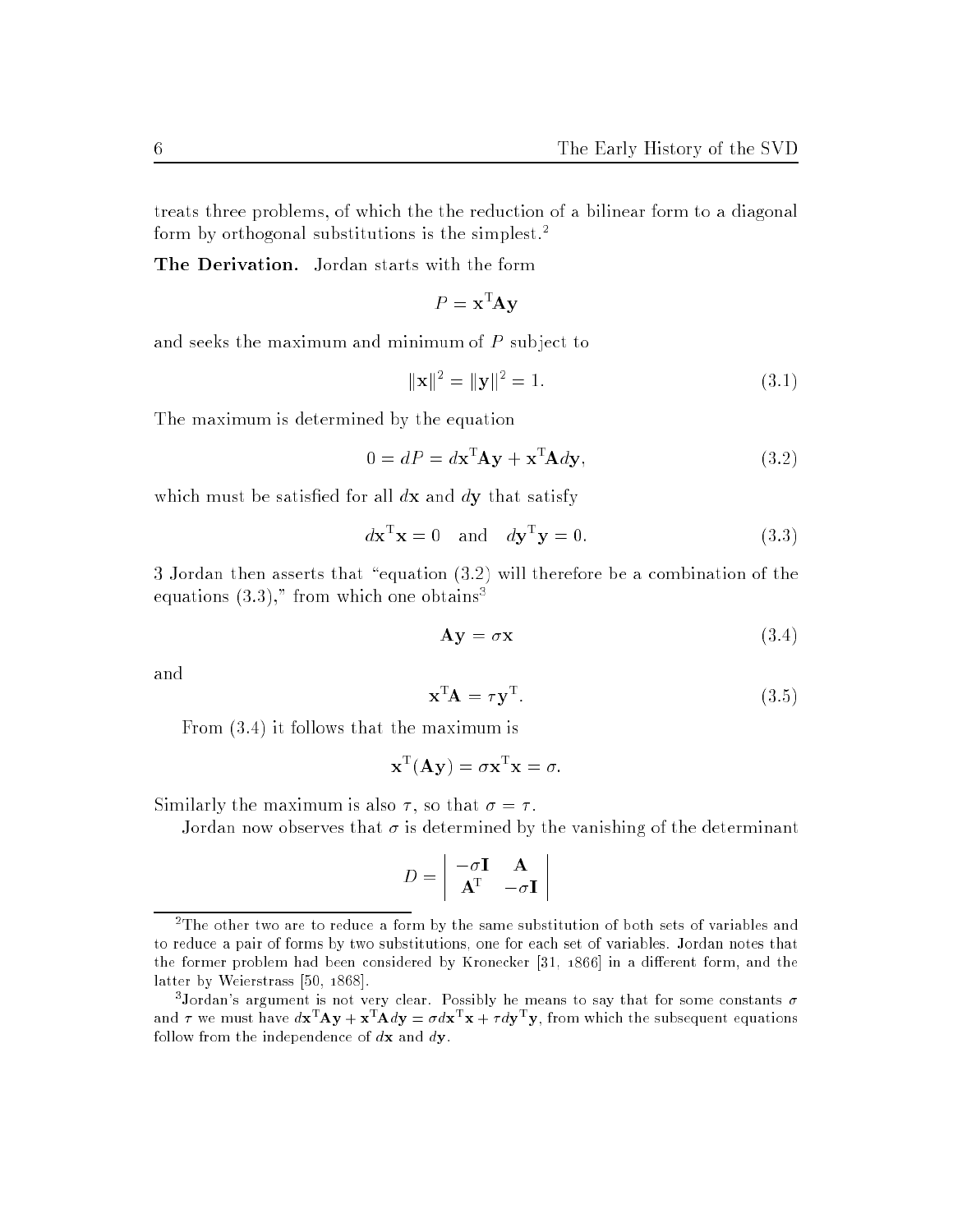of the system  $(3.4)-(3.5)$ . He shows that this determinant contains only even powers of  $\sigma$ .

Now let 1 be <sup>a</sup> root of the equation <sup>D</sup> <sup>=</sup> 0, and let the equations (3.4) and (3.5) be satisfied by  $\mathbf{x} = \mathbf{u}$  and  $\mathbf{y} = \mathbf{v}$ , where  $\|\mathbf{u}\|^2 = \|\mathbf{v}\|^2 = 1$ . (Jordan notes that one can find such a solution, even when it is not unique.) Let

$$
\hat{\mathbf{U}} = (\mathbf{u} \ \mathbf{U}_{*}) \quad \text{and} \quad \hat{\mathbf{V}} = (\mathbf{v} \ \mathbf{V}_{*})
$$

be orthogonal, and let

$$
\mathbf{x} = \hat{\mathbf{U}} \hat{\mathbf{x}} \quad \text{and} \quad \mathbf{y} = \hat{\mathbf{V}} \hat{\mathbf{y}}.
$$

With these substitutions, let

$$
P = \hat{\mathbf{x}}^{\mathrm{T}} \mathbf{A} \hat{\mathbf{y}}.
$$

In this system, P attains its maximum for  ${\bf x} = {\bf y} = {\bf e}_1,$  where  ${\bf e}_1 = (1, 0, \ldots, 0)^T.$ Moreover, at the maximum we have

$$
\hat{\mathbf{A}}\hat{\mathbf{y}} = \sigma_1\hat{\mathbf{x}} \text{ and } \hat{\mathbf{x}}^{\mathrm{T}}\hat{\mathbf{A}} = \sigma_1\hat{\mathbf{y}}^{\mathrm{T}},
$$

which implies that

$$
\hat{\mathbf{A}} = \left( \begin{array}{cc} \sigma & \mathbf{0} \\ \mathbf{0} & \mathbf{A}_1 \end{array} \right).
$$

Thus with  $\mathbf{Y}_1$  and  $\mathbf{Y}_1$  and  $\mathbf{Y}_1$ , P and formulation the formulation formulation  $\mathbf{Y}_1$ 

$$
\sigma_1 \xi_1 \eta_1 + P_1,
$$

where P1 is independent of 1 and 1. Jordan now applies the reduction induction induction induction induction i to P1 to P1 to arrive at the canonical form at the canonical form at the canonical form at the canonical form

$$
P = \boldsymbol{\xi}^{\mathrm{T}} \boldsymbol{\Sigma} \boldsymbol{\eta}.
$$

Finally, Jordan notes that when the roots of the characteristic equation  $D = 0$ are simple, the columns of **U** and **V** can be calculated directly from  $(3.1)$ ,  $(3.4)$ , and (3.5).

Discussion. In this paper we see the sure hand of a skilled professional. Jordan proceeds from problem to solution with economy and elegance. His approach of using a partial solution of the problem to reduce it to one of smaller size *deflation* is the modern term — avoids the degeneracies that complicate Beltrami's

Jordan nods here, since he has not explicitly selected the largest root  $\sigma_1.$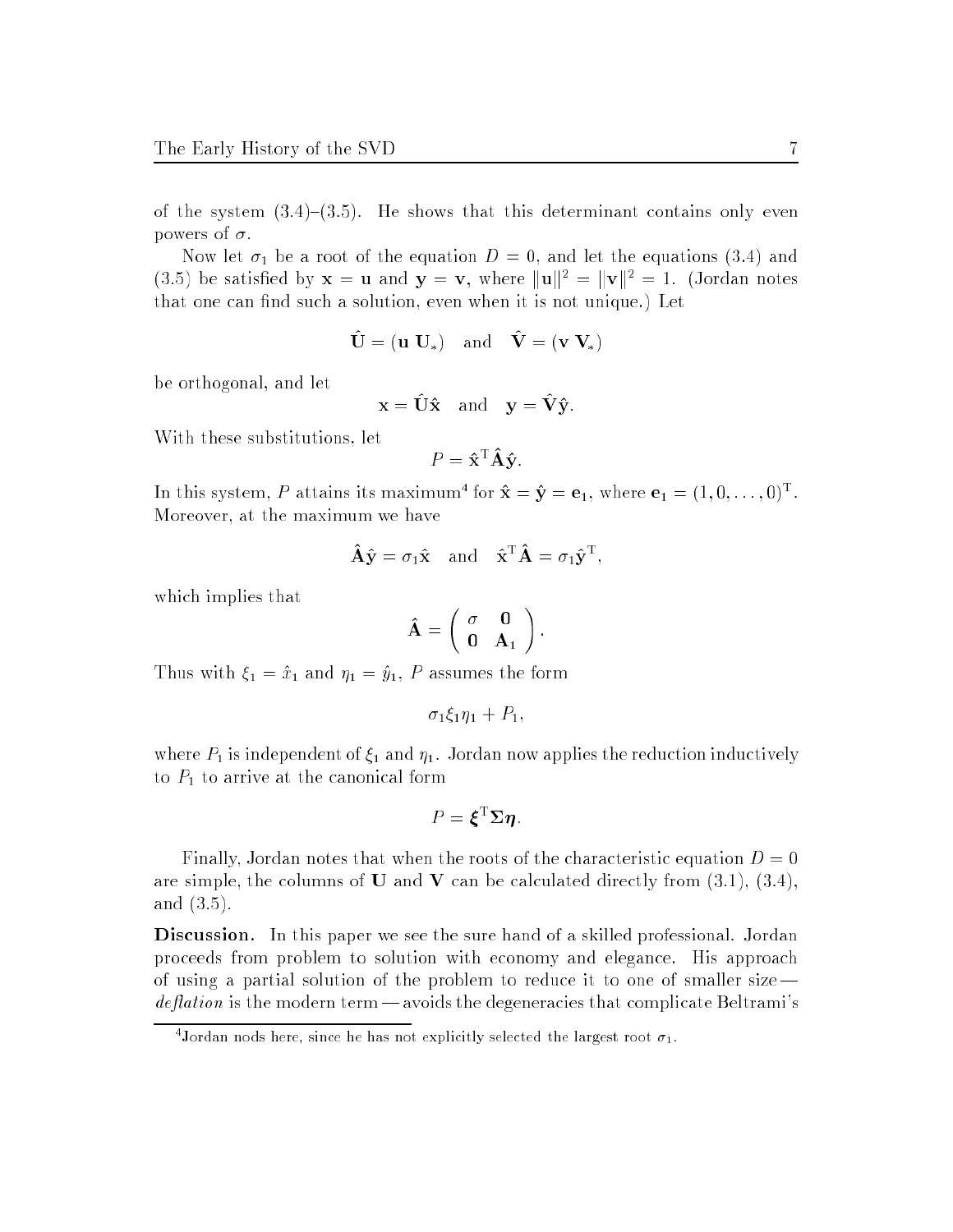<sup>i</sup>

approach. Incidentally, the technique of deflation apparently lay fallow until Schur [41, 1917] used it to establish his triangular form of a general matrix. It is now a widely used theoretical and algorithmic tool.

The matrix

$$
\left(\begin{array}{cc} 0 & A \\ A^T & 0 \end{array}\right),
$$

from which the determinant  $D$  was formed, is also widely used. Its present day popularity is due to Wielandt (see [14, p.113]) and Lanczos [32, 1958], who apparently rediscovered the decomposition independently.

Yet another consequence of Jordan's approach is the variational characterization of the largest singular value as the maximum of a function. This and related characterizations have played an important role in perturbation and localization theorems for singular values (for more see [43,  $\S IV.4$ ]).

4. Sylvester [44, 46, 45, 1889]

Sylvester wrote a footnote and two papers on the subject of the singular value decomposition. The footnote appears at the end of a paper in The Messenger of Mathematics [44] entitled "A New Proof That a General Quadric May Be Reduced to Its Canonical Form (That Is, a Linear Function of Squares) by Means of a Real Orthogonal Substitution." In the paper Sylvester describes an iterative algorithm for reducing a quadratic form to diagonal form. In the footnote he points out that an analogous iteration can be used to diagonalize a bilinear form and says that he has "sent for insertion in the C. R. of the Institute a Note in which I give the rule for effecting this reduction." The rule turns out to be Beltrami's algorithm. In a final *Messenger* paper [45], Sylvester presents both the iterative algorithm and the rule.

**The Rule.** Here we follow the *Messenger* paper. Sylvester begins with the bilinear form

$$
B = \mathbf{x}^{\mathrm{T}} \mathbf{A} \mathbf{y}
$$

and considers the quadratic form

$$
M = \sum_{i} \left(\frac{dB}{dy_i}\right)^2
$$

(which is  $\mathbf{x}^{\mathrm{T}}\mathbf{A}\mathbf{A}^{\mathrm{T}}\mathbf{x}$ , a fact tacitly assumed by Sylvester). Let  $M = \sum \lambda_i \boldsymbol{\xi}_i^2$  be the canonical form of M. If B has the canonical form  $B=\sum \sigma_i \bm{\xi}_i \bm{\eta}_i$ , then  $\sum [\sigma_i \bm{\xi}]^2$  is orthogonally equivalent to  $M = \sum_i \lambda_i \xi_i^2$ , which implies that  $\lambda_i = \sigma_i^2$  in some order.

<sup>i</sup>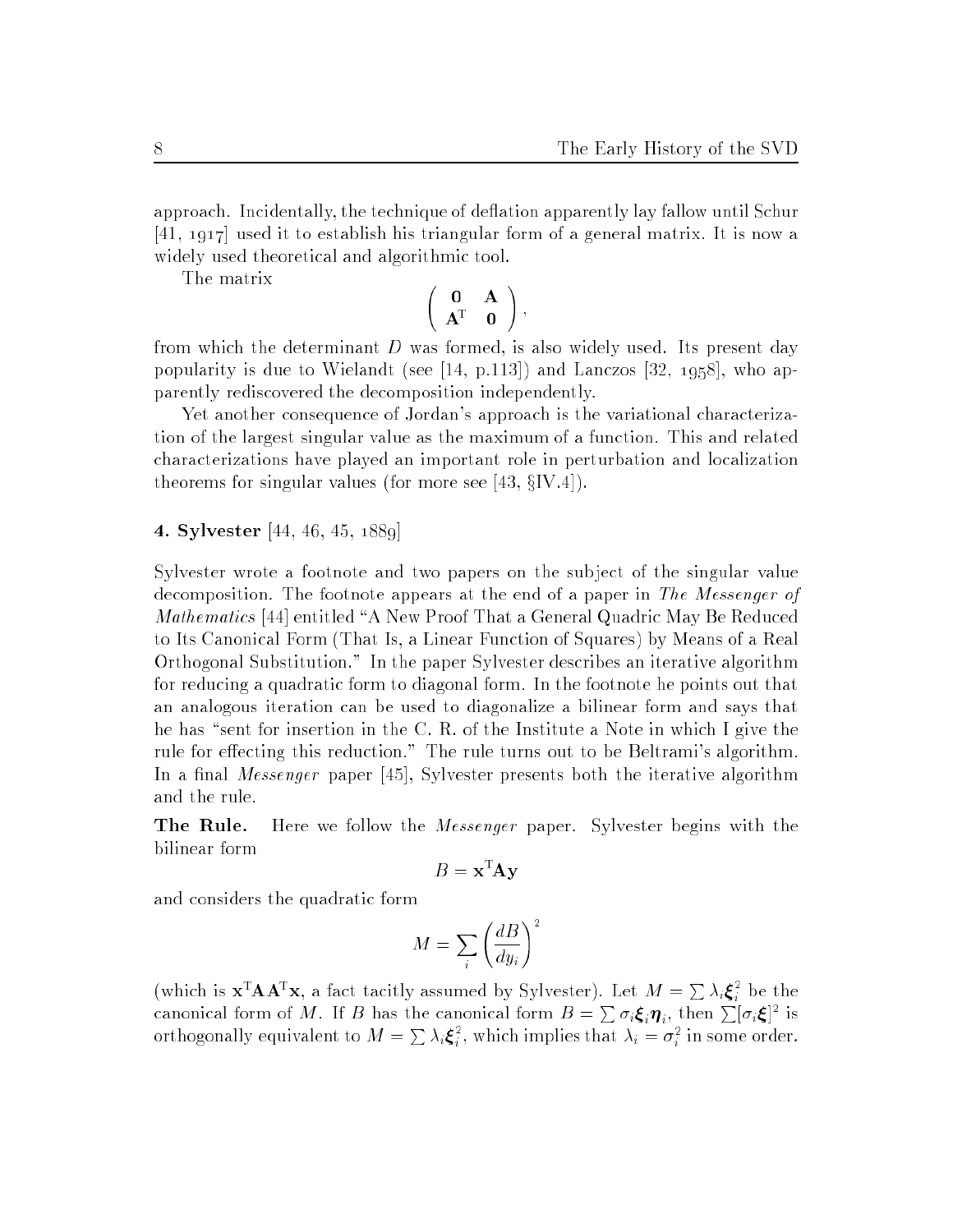To find the substitutions, Sylvester introduces the matrices  $M = AA^-$  and  $N = A<sup>T</sup>A$  and asserts that the substitution for x is the substitution that diagonalizes  $M$  and substitution for  $y$  is the one that diagonalizes  $N$ . In general, this is true only if the singular values of A are distinct.

In his *Comptes Rendu* note Sylvester gives the following rule for finding the coefficients of the x-substitution corresponding to a singular value  $\sigma$ . Strike a row of the matrix  $\mathbf{M} = \sigma^2 \mathbf{I}$ . Then the vector of coefficients is the vector of minors of order  $n-1$  of the reduced matrix normalized so that their sum of squares is one. Coefficients of the y-substitution may be obtained analogously from  $N - \sigma I$ . This only works if the singular value  $\sigma$  is simple.

**Infinitesimal iteration.** Sylvester first proposed this method as a technique for showing that a quadratic form could be diagonalized, and he later extended it to bilinear forms. It is already intricate enough for quadratic forms, and we will confine ourselves to a sketch of that case.

Sylvester proceeds inductively, assuming that he can solve a problem of order  $n-1$ . Thus for  $n=3$  he can assume the matrix is of the form

$$
\mathbf{A} = \left( \begin{array}{ccc} a & 0 & f \\ 0 & b & g \\ f & g & c \end{array} \right),
$$

the zeros being introduced by the induction step. His problem is then to get rid of f and g without destroying the zeros previously introduced.

Sylvester proposes to make an "infinitesimal orthogonal substitution" of the form

$$
\begin{pmatrix} x_1 \\ x_2 \\ x_3 \end{pmatrix} = \begin{pmatrix} 1 & \epsilon & \eta \\ -\epsilon & 1 & \theta \\ -\eta & -\theta & 1 \end{pmatrix} \begin{pmatrix} \xi_1 \\ \xi_2 \\ \xi_3 \end{pmatrix},
$$

where the off diagonal quantities are so small that powers higher than the first can be neglected. Then the the  $(2, 1)$ - and  $(1, 2)$ -elements of the transformed matrix are

$$
(a-b)\epsilon - f\theta - g\eta, \tag{4.1}
$$

while the change in  $I^+ + q^-$  is given by

$$
\frac{1}{2}\delta(f^2+g^2)=(a-c)f\eta+(b-c)g\theta.
$$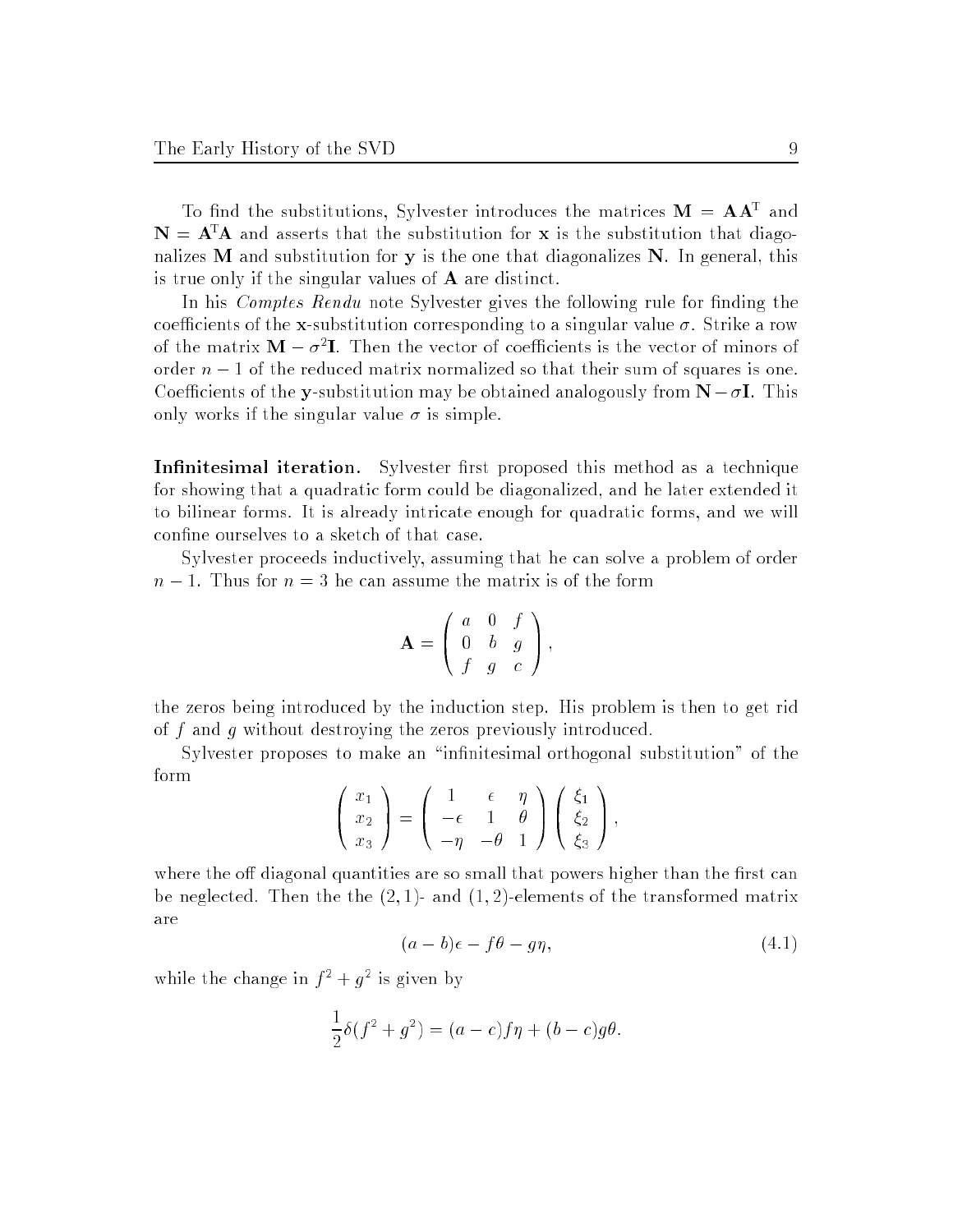If either of  $(a - c)f$  or  $(b - c)g$  is nonzero,  $\eta$  and  $\theta$  can be chosen to decrease  $\beta_1^+ + \beta_-^+$ . If  $(a - b)$  is nonzero,  $\epsilon$  may then be chosen so that (4.1) is zero; i.e., so that the zero previously introduced is preserved. Sylvester shows how special cases like  $a = b$  can be handled by explicitly deflating the problem.

Sylvester now claims that an infinite sequence of these infinitesimal transformations will reduce one of f or  $q$  to zero, or will reduce the problem to one of the special cases.

Discussion. These are not easy papers to read. The style is opaque, and Sylvester pontificates without proving, leaving too many details to the reader. The mathematical reasoning harks back to an earlier, less rigorous era.

The fact that Sylvester sent a note to *Comptes Rendu*, the very organ where Jordan announced his results a decade and a half earlier, makes it clear that he was working in ignorance of his predecessors. It also suggests the importance he attached to his discovery, since a note in Comptes Rendu was tantamount to laying claim to a new result.

Sylvester was also working in ignorance of the iterative algorithm of Jacobi [25, 1846] for diagonalizing a quadratic form. The generalization of this algorithm to the singular value decomposition is due to Kogbetliantz [30].

It is not clear whether Sylvester intended to ignore second order terms in his iteration or whether he regards the diagonalization as being composed of an (uncountably) infinite number of infinitesimal transformation. Though the preponderance of his statements favor the latter, neither interpretation truly squares with everything he writes. In the first, small, but finite, terms replace the zeros previously introduces, so that a true diagonalization is not achieved. The second has the avor of some recent algorithms in which discrete transformations are replaced by continuous transformations defined by differential equations (for applications of this approach to the singular value decomposition see [7, 9]). But Sylvester does not give enough detail to write down such equations.

#### 5. Schmidt [39, 1907]

Our story now moves from the domain of linear algebra to integral equations, one of the hot topics of the first decades of our century. In his treatment of integral equations with unsymmetric kernels, Erhard Schmidt (of Gram–Schmidt fame) introduced the infinite dimensional analogue of the singular value decomposition. But he went beyond the mere existence of the decomposition by showing how it can be used to obtain optimal, low-rank approximations to an operator. In doing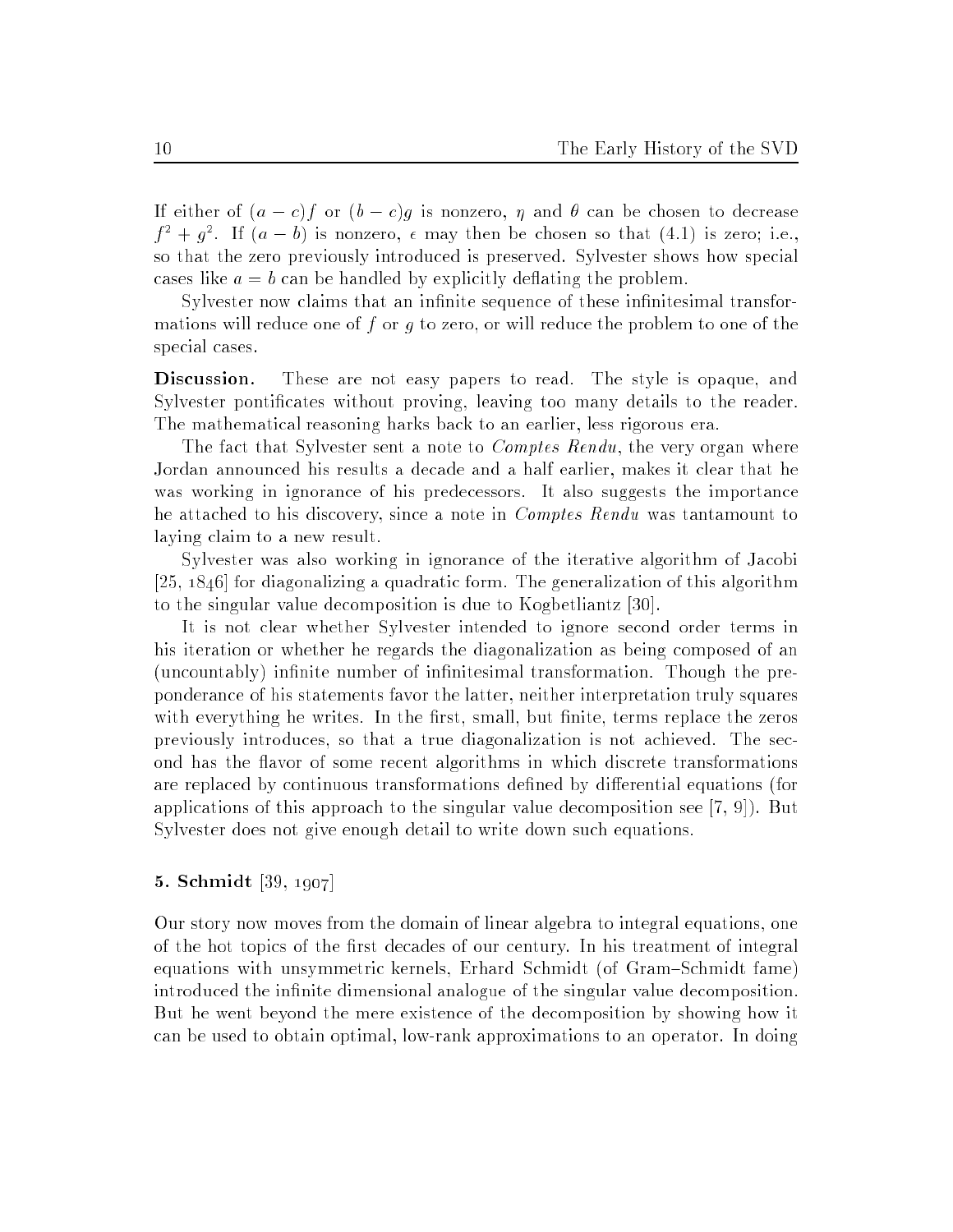so he transformed the singular value decomposition from a mathematical curiosity to an important theoretical and computational tool.

Symmetric Kernels. Schmidt's approach is essentially the same as Beltrami's; however, because he worked in infinite dimensional spaces of functions he could not appeal to previous results on quadratic forms. Consequently, the first part of his paper is devoted to symmetric kernels.

Schmidt begins with a kernel  $A(s,t)$  that is continuous and symmetric on  $[a, b] \times [a, b]$ . A continuous, nonvanishing function  $\varphi(s)$  satisfying

$$
\varphi(s) = \lambda \int_a^b A(s, t) \varphi(t) dt
$$

is said to be an eigenfunction of A corresponding to the eigenvalue  $\lambda$ . Note that Schmidt's eigenvalues are the reciprocals of ours.

Schmidt then establishes the following facts.

- 1. The kernel A has at least one eigenfunction.
- 2. The eigenvalues and their eigenfunctions are real.
- 3. Each eigenvalue of  $A$  has at most a finite number of linearly independent eigenfunctions.
- 4. The kernel A has a complete, orthonormal system of eigenfunctions; that is, a sequence  $\varphi_1(s)$ ,  $\varphi_2(s)$ , ... of orthonormal eigenfunctions such that every eigenfunction can be expressed as a linear combination of a finite number of the  $\varphi_j(s)$ .<sup>5</sup>
- 5. The eigenvalues satisfy

$$
\int_a^b \int_a^b \left( A(s,t) \right)^2 ds \, dt \ge \sum_i \frac{1}{\lambda_i^2},
$$

which implies that the sequence of eigenvalues is unbounded.

**Unsymmetric Kernels.** Schmidt now allows  $A(s,t)$  to be unsymmetric and calls any nonzero pair  $u(s)$  and  $v(s)$  satisfying

$$
u(s) = \lambda \int_a^b A(s, t) v(t) dt
$$

 $\rm{^{5}This}$  usage of the word "complete" is at variance with today's usage, in which a sequence is complete if its finite linear combinations are dense.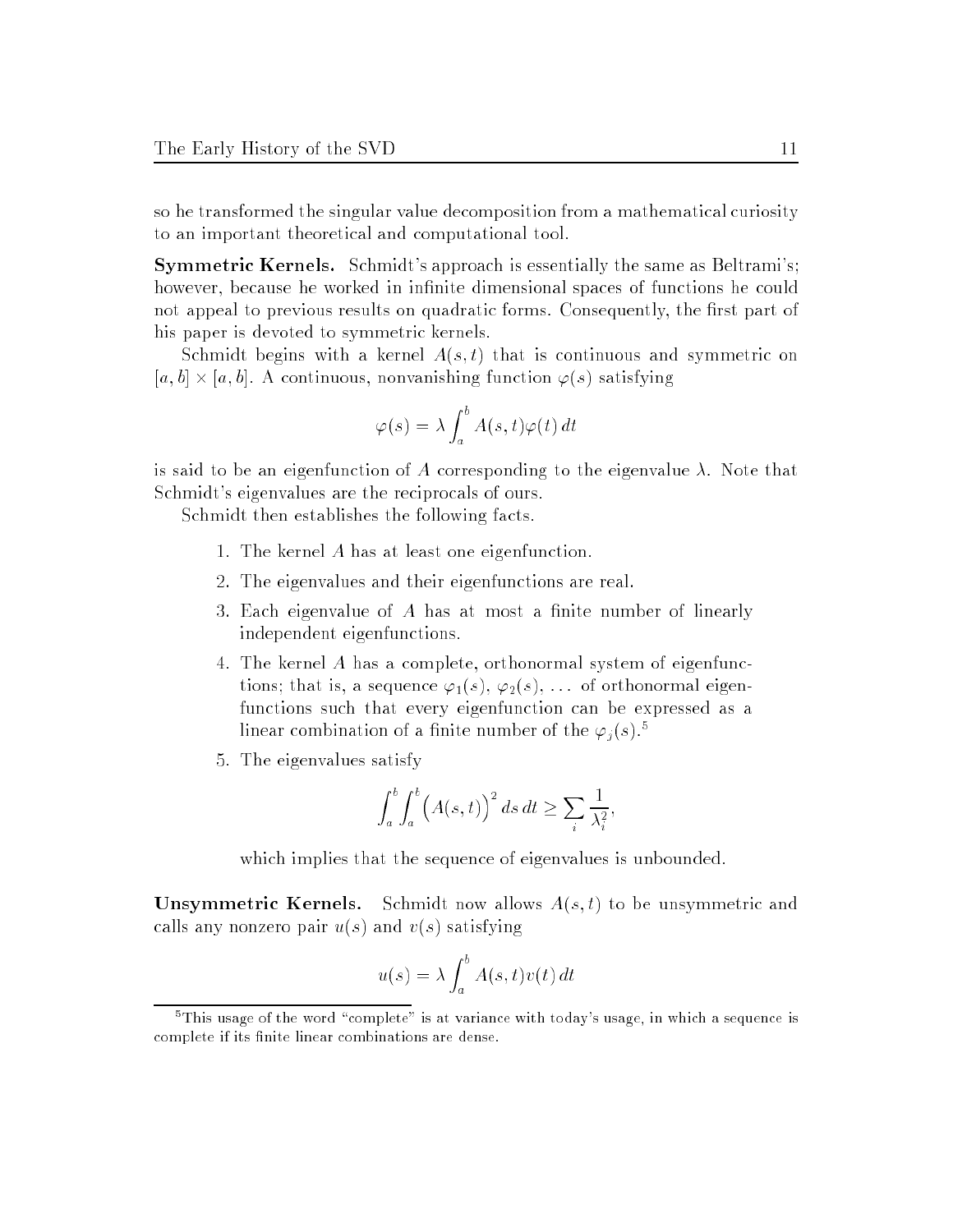and

$$
v(t) = \lambda \int_a^b A(s, t) u(s) \, ds
$$

a pair of adjoint eigenfunctions corresponding to the eigenvalue  $\lambda$ . The then introduces the symmetric kernels

$$
\bar{A}(s,t) = \int_a^b A(s,r)A(t,r) dr
$$

and

$$
\underline{A}(s,t) = \int_a^b A(r,s)A(r,t) \, dr
$$

and shows that if  $u_1(s), u_2(s), \ldots$  is a complete orthonormal system for  $A(s,t)$ corresponding to the eigenvalues  $\lambda_1^*,\,\lambda_2^*,\,\ldots\,$  then the sequence defined by

$$
v_i(t) = \lambda_i \int_a^b A(s,t) u(s) ds, \qquad i = 1,2,\ldots
$$

is a complete orthonormal system for  $\underline{A}(s,t)$ . Moreover, for  $i = 1, 2, \ldots$  the functions  $u_i(s)$  and  $v_i(s)$  form an adjoint pair for  $A(s, t)$ .

Schmidt then goes on to consider the expansion of functions in series of eigenfunctions. Specifically, if

$$
g(s) = \int_a^b A(s, t)h(t) dt,
$$

then

$$
g(s) = \sum_{i} \frac{u_i(s)}{\lambda_i} \int_a^b h(t)v_i(t) dt,
$$

and the convergence is absolute and uniform. Finally, he shows that if  $g$  and  $h$ are continuous then

$$
\int_{a}^{b} \int_{a}^{b} A(s,t)g(s)h(t) \, ds \, dt = \sum_{i} \frac{1}{\lambda_{i}} \int_{a}^{b} g(s)u_{i}(s) \, ds \int_{a}^{b} h(t)v_{i}(t) \, dt, \tag{5.1}
$$

an expression which Schmidt says "corresponds to the canonical decomposition of a bilinear form."

<sup>&</sup>lt;sup>6</sup>Again the usage differs from ours, but now in two ways. We work with the reciprocal of  $\lambda$ , calling it a singular value, and we distinguish between the singular values of a matrix and its eigenvalues.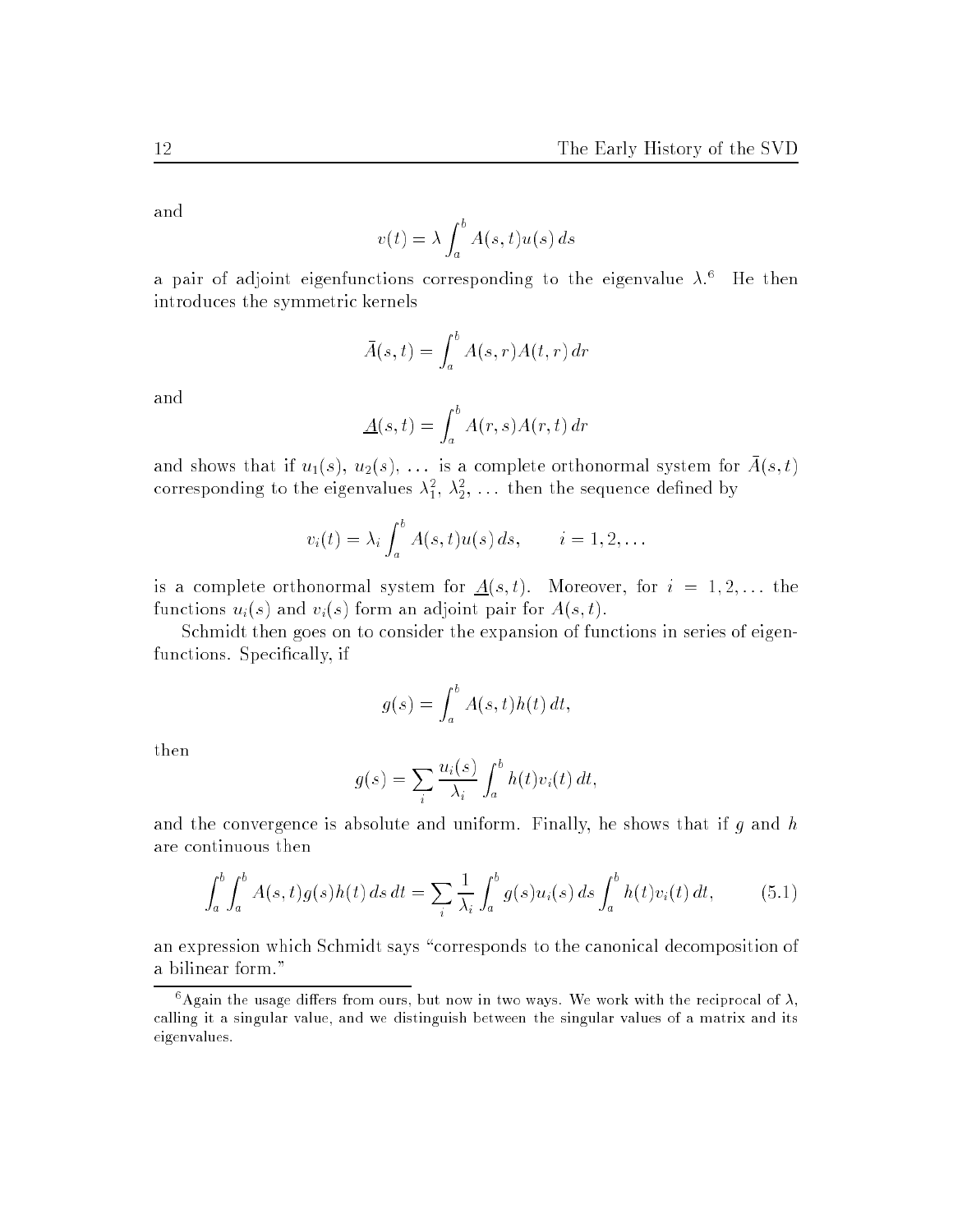The Approximation Theorem. Up to now, our exposition has been cast in the language of integral equations, principally to keep issues of analysis in the foreground. These issues are not as important in what follows, and we will therefore return to matrix notation, taking care, as always, to follow Schmidt's development closely.

The problem Schmidt sets out to solve is that of nding the best approximation to A of the form

$$
\mathbf{A} \cong \sum_{i=1}^k \mathbf{x}_i \mathbf{y}_i^{\mathrm{T}}
$$

in the sense that

$$
\|\mathbf{A} - \sum_{i=1}^k \mathbf{x}_i \mathbf{y}_i^{\mathrm{T}}\| = \min.
$$

In other words, he is looking for the best approximation of rank not greater than k.

Schmidt begins by noting that if

$$
\mathbf{A}_k = \sum_{i=1}^k \sigma_i \mathbf{u}_i \mathbf{v}_i^{\mathrm{T}},
$$
\n(5.2)

then

$$
\|\mathbf{A} - \mathbf{A}_k\|^2 = \|\mathbf{A}\|^2 - \sum_{i=1}^k \sigma_i^2.
$$

Consequently, if it can be shown that for arbitrary  $\mathbf{x}_i$  and  $\mathbf{y}_i$ 

$$
\|\mathbf{A} - \sum_{i=1}^{k} \mathbf{x}_{i} \mathbf{y}_{i}^{\mathrm{T}}\| \ge \|\mathbf{A}\|^{2} - \sum_{i=1}^{k} \sigma_{i}^{2},
$$
\n(5.3)

then  $\mathbf{A}_k$  will be the desired approximation.

Without loss of generality we may assume that the vectors  $x_1, \ldots, x_k$  are orthonormal. For if they are not, we can use Gram–Schmidt orthogonalization to express them as linear combinations of orthonormal vectors, substitute these expressions in  $\sum_{i=1}^k \mathbf{x}_i \mathbf{y}_i^T$ , and collect terms in the new vectors.

Now

$$
\|\mathbf{A} - \sum_{i=1}^{k} \mathbf{x}_{i} \mathbf{y}_{i}^{\mathrm{T}}\| = \text{trace}\Big((\mathbf{A} - \sum_{i=1}^{k} \mathbf{x}_{i} \mathbf{y}_{i}^{\mathrm{T}})^{\mathrm{T}}(\mathbf{A} - \sum_{i=1}^{k} \mathbf{x}_{i} \mathbf{y}_{i}^{\mathrm{T}})\Big)
$$
  
= 
$$
\text{trace}\Big(\mathbf{A}^{\mathrm{T}}\mathbf{A} + \sum_{i=1}^{k} (\mathbf{y}_{i} - \mathbf{A}^{\mathrm{T}}\mathbf{x}_{i})(\mathbf{y}_{i} - \mathbf{A}^{\mathrm{T}}\mathbf{x}_{i})^{\mathrm{T}} - \sum_{i=1}^{k} \mathbf{A}^{\mathrm{T}}\mathbf{x}_{i} \mathbf{x}_{i}^{\mathrm{T}}\mathbf{A}\Big)
$$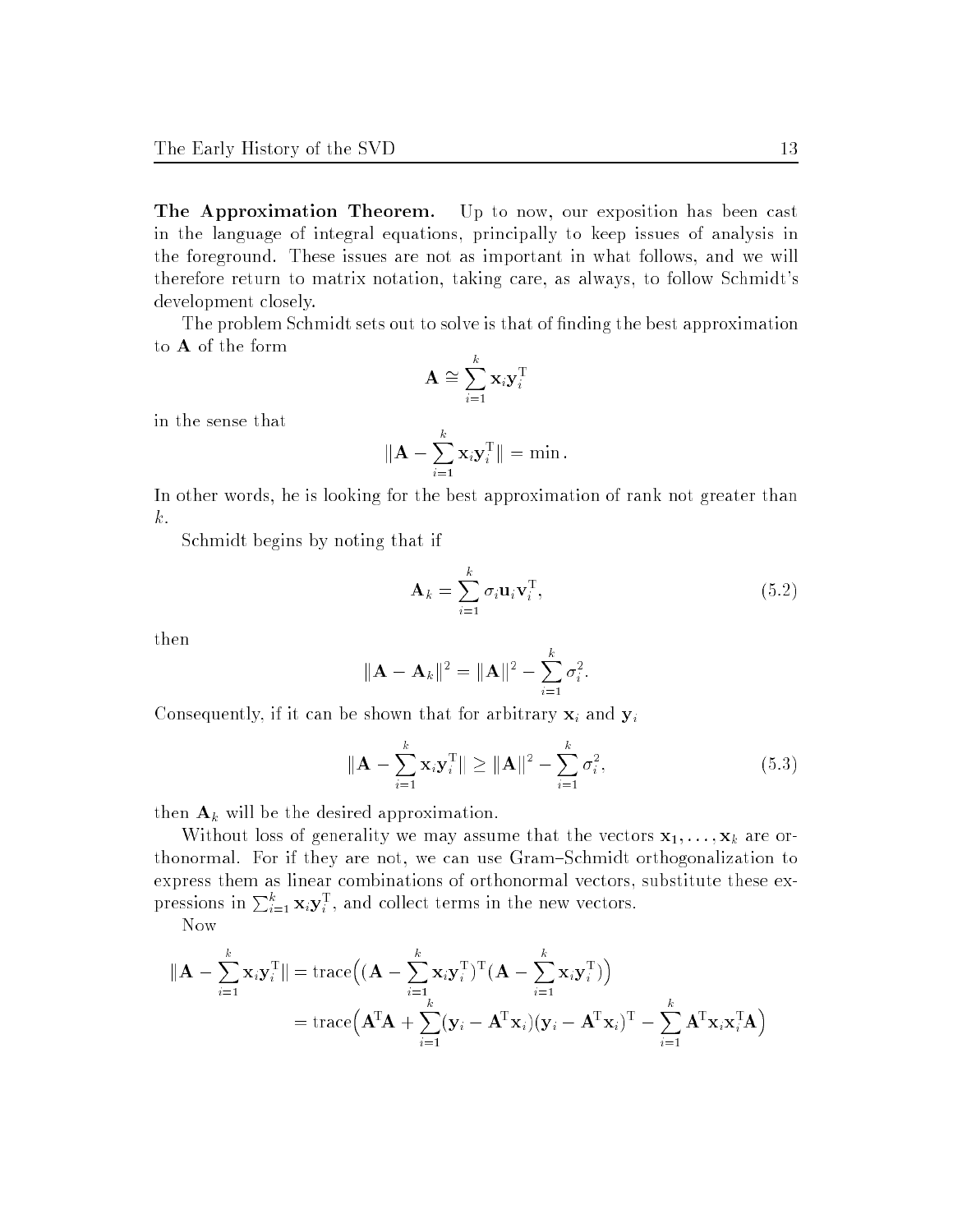Since trace  $((\mathbf{y}_i - \mathbf{A}^T \mathbf{x}_i)(\mathbf{y}_i - \mathbf{A}^T \mathbf{x}_i)^T) \ge 0$  and trace  $(\mathbf{A} \mathbf{x}_i \mathbf{x}_i^T \mathbf{A}^T) = ||\mathbf{A} \mathbf{x}_i||^2$ , the result will be established if it can be shown that

$$
\sum_{i=1}^k \|\mathbf{A}\mathbf{x}_i\|^2 \leq \sum_{i=1}^k \sigma_i^2.
$$

Let  $V$  is a column of the variance values of  $\mathbb{R}^n$  and  $\mathbb{R}^n$  and  $\mathbb{R}^n$ conformal partition of  $\Sigma$ . Then

$$
\|\mathbf{A}\mathbf{x}_{i}\|^{2} = \sigma_{k}^{2} + \left(\|\mathbf{\Sigma}_{1}\mathbf{V}_{1}^{\mathrm{T}}\mathbf{x}_{i}\|^{2} - \sigma_{k}^{2}\|\mathbf{V}_{1}^{\mathrm{T}}\mathbf{x}_{i}\|^{2}\right) - \left(\sigma_{k}^{2}\|\mathbf{V}_{2}^{\mathrm{T}}\mathbf{x}_{i}\|^{2} - \|\mathbf{\Sigma}_{2}\mathbf{V}_{2}^{\mathrm{T}}\mathbf{x}_{i}\|^{2}\right) - \sigma_{k}^{2}\left(1 - \|\mathbf{V}^{\mathrm{T}}\mathbf{x}_{i}\|\right)
$$
\n(5.4)

Now the last two terms in (5.4) are clearly nonnegative. Hence

$$
\sum_{i=1}^{k} \|\mathbf{A}\mathbf{x}_{i}\|^{2} \leq k\sigma_{k}^{2} + \sum_{i=1}^{k} \left( \|\mathbf{\Sigma}_{1}\mathbf{V}_{1}^{\mathrm{T}}\mathbf{x}_{i}\|^{2} - \sigma_{k}^{2} \|\mathbf{V}_{1}^{\mathrm{T}}\mathbf{x}_{i}\|^{2} \right)
$$
  
\n
$$
= k\sigma_{k}^{2} + \sum_{i=1}^{k} \sum_{j=1}^{k} (\sigma_{j}^{2} - \sigma_{k}^{2}) |\mathbf{v}_{j}^{\mathrm{T}}\mathbf{x}_{i}|^{2}
$$
  
\n
$$
= \sum_{j=1}^{k} (\sigma_{k}^{2} + (\sigma_{j}^{2} - \sigma_{k}^{2}) \sum_{i=1}^{k} |\mathbf{v}_{j}^{\mathrm{T}}\mathbf{x}_{i}|^{2})
$$
  
\n
$$
\leq \sum_{j=1}^{k} (\sigma_{k}^{2} + (\sigma_{j}^{2} - \sigma_{k}^{2}))
$$
  
\n
$$
= \sum_{j=1}^{k} \sigma_{j}^{2},
$$

which establishes the result.

Discussion. Schmidt's two contributions to the singular value decomposition are its generalization to function spaces and his approximation theorem. Although Schmidt did not refer to earlier work on the decomposition in finite dimensional spaces, the quote following (5.1) suggests that he knew of its existence. Nontheless, his contribution here is substantial, especially since he had to deal with many of the problems of functional analysis without modern tools.

An important difference in Schmidt's version of the decomposition is the treatment of null-vectors of A. In his predecessors' treatments they are part of the substitution that reduces the bilinear form  $x^T A y$  to its canonical form. For Schmidt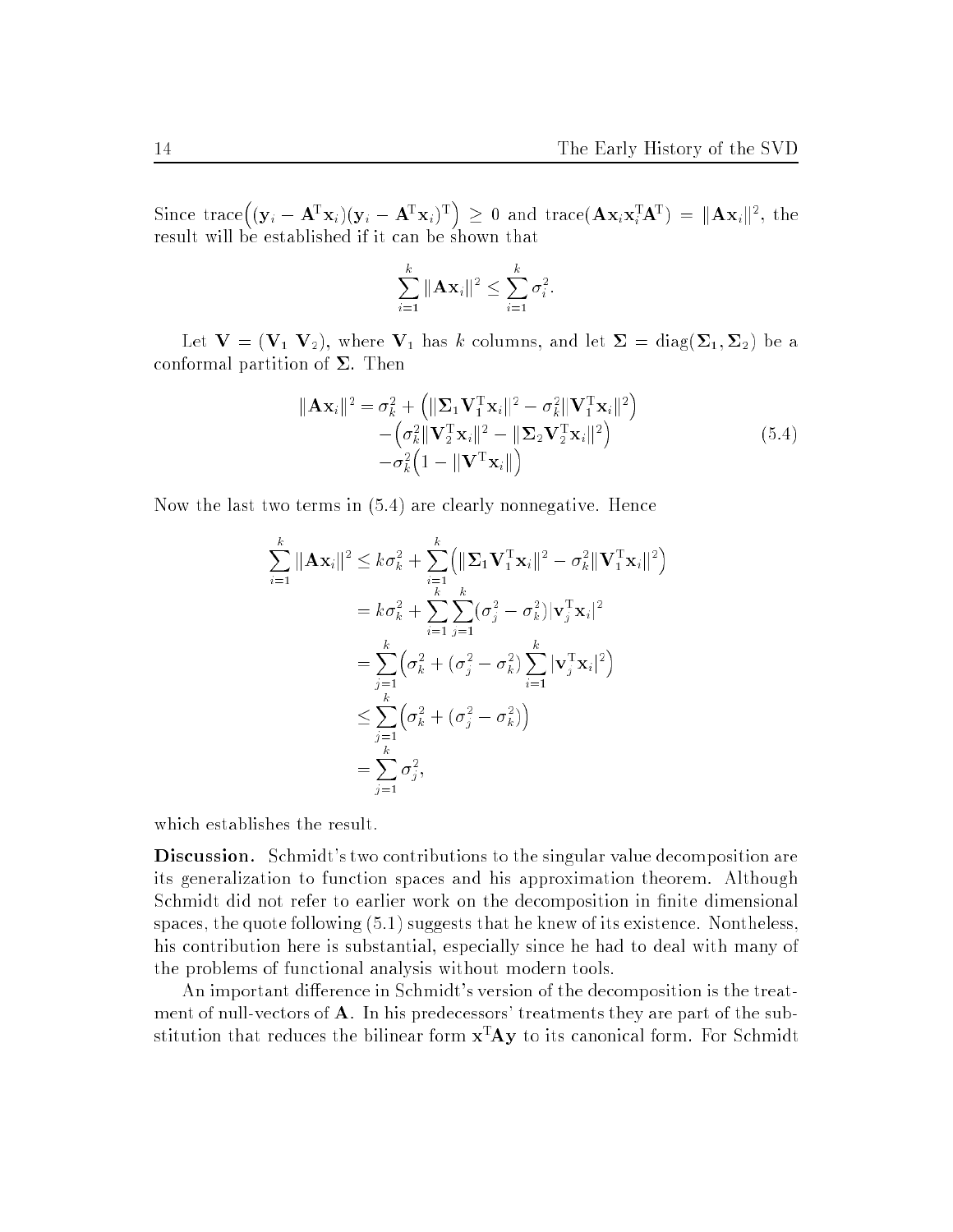they are not part of the decomposition. The effect of this can be seen in the third term of (5.4), which in the usual approach is zero but in Schmidt's approach can be nonzero.

The crowning glory of Schmidt's work is his approximation theorem, which is nontrivial to conjecture and hard to prove from scratch. Schmidt's proof is certainly not pretty — we will examine the more elegant approach of Weyl in the next section— but it does establish what can properly be termed the fundamental theorem of the singular value decomposition.

#### 6. Weyl [51, 1912]

An important application of the approximation theorem is the determination of the rank of a matrix in the presence of error. If **A** is of rank k and  $\mathbf{A} = \mathbf{A} + \mathbf{E}$ , then the last  $n - k$  singular values of  $\tilde{A}$  satisfy

$$
\tilde{\sigma}_{k+1}^2 + \dots + \tilde{\sigma}_n^2 \le ||E||^2,\tag{6.1}
$$

so that the defect in rank of  $\bf{A}$  will be manifest in the size of its trailing singular

The inequality (6.1) is actually a perturbation theorem for the zero singular values of a matrix. Weyl's contribution to the theory of the singular value decomposition was to develop a general perturbation theory and use it to give an elegant proof of the approximation theorem. Although Weyl treated integral equations with symmetric kernels, in a footnote on Schmidt's contribution he states, "E. Schmidt's theorem, by the way, treats arbitrary (unsymmetric) kernels; however, our proof can also be applied directly to this more general case." Since here we are concerned with the more general case, we will paraphrase Weyl's development as he might have written it for unsymmetric matrices.

The Location of Singular Values. The heart of Weyl's development is a lemma concerning the singular values of a perturbed matrix. Specifically, if  $\mathbf{B}_k =$  $\mathbf{\Lambda} \mathbf{Y}^-$ , where  $\mathbf{\Lambda}$  and  $\mathbf{Y}$  have k columns (i.e., rank( $\mathbf{D}_k$ )  $\leq k$ ), then

$$
\sigma_1(\mathbf{A} - \mathbf{B}_k) \ge \sigma_{k+1}(\mathbf{A}),\tag{6.2}
$$

where  $\sigma_i(\cdot)$  denotes the *i*th singular value of its argument.

The proof is simple. Since Y has k columns, there is a linear combination

$$
\mathbf{v} = \gamma_1 \mathbf{v}_1 + \gamma_2 \mathbf{v}_2 + \cdots + \gamma_{k+1} \mathbf{v}_{k+1}
$$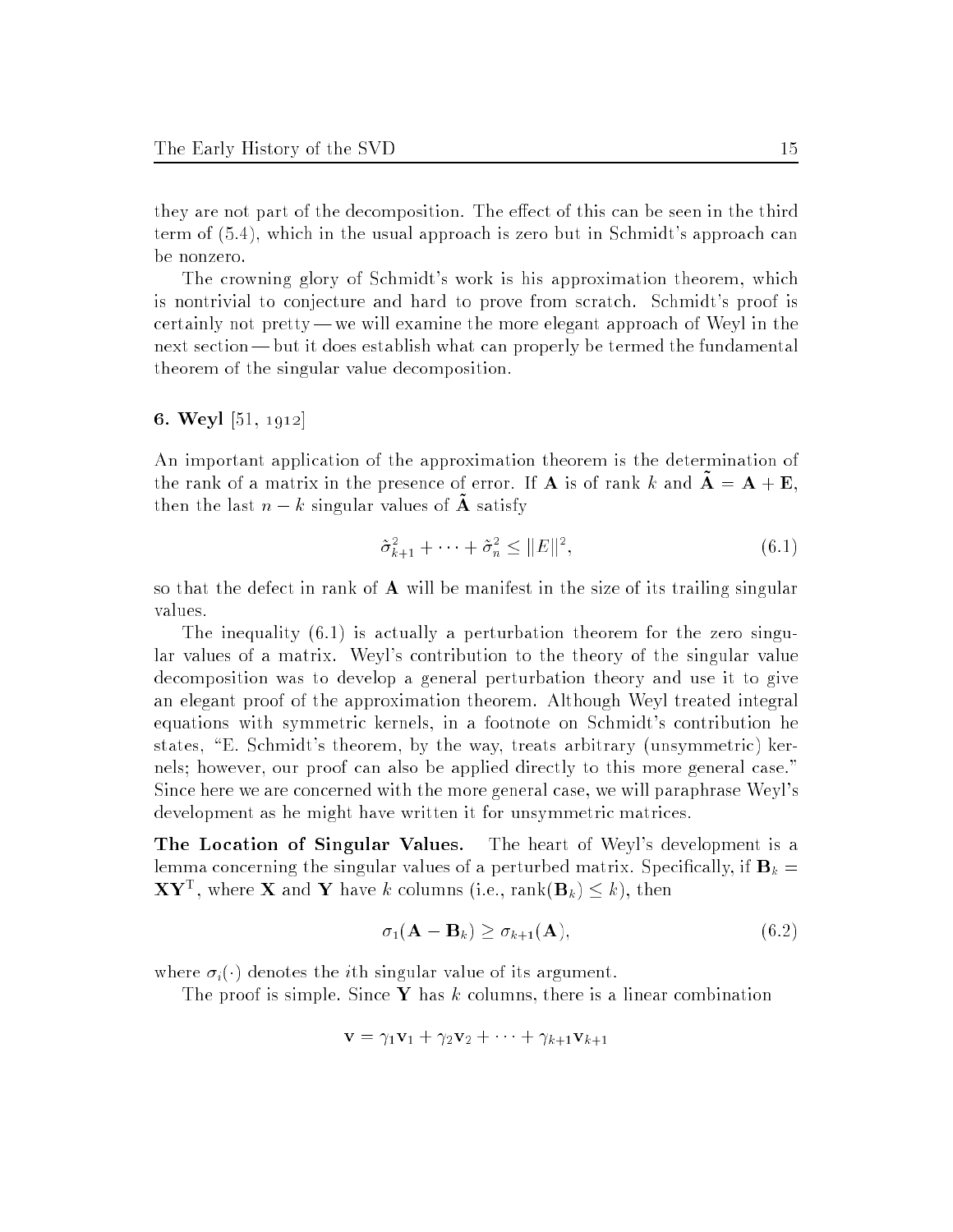of the first  $k + 1$  columns of V (from the singular value decomposition of A) such that  $\mathbf{r} \cdot \mathbf{v} = \mathbf{0}$ . Without loss of generality we may assume that  $\|\mathbf{v}\| = 1$ , or equivalently that  $\gamma_{1}^{+} + \cdots + \gamma_{k+1}^{-} =$  1. It follows that

$$
\sigma_1^2(\mathbf{A} - \mathbf{B}) \ge \mathbf{v}^T(\mathbf{A} - \mathbf{B})^T(\mathbf{A} - \mathbf{B})\mathbf{v}
$$
  
=  $\mathbf{v}^T(\mathbf{A}^T\mathbf{A})\mathbf{v}$   
=  $\gamma_1^2 \sigma_1^2 + \gamma_2^2 \sigma_2^2 + \dots + \gamma_{k+1}^2 \sigma_{k+1}^2$   
 $\ge \sigma_{k+1}.$ 

Weyl then proves two theorems. The first states that if  $\mathbf{A} = \mathbf{A}' + \mathbf{A}''$  then

$$
\sigma_{i+j-1} \le \sigma_i' + \sigma_j'',\tag{6.3}
$$

where the  $\sigma_i$  and  $\sigma_i$  are the singular values of  $A$  and  $A$  arranged in descending order of magnitude. Weyl begins by establishing (6.3) for  $i = j = 1$ :

$$
\sigma_1 = \mathbf{u}_1^{\mathrm{T}} \mathbf{A} \mathbf{v}_1 = \mathbf{u}_1^{\mathrm{T}} \mathbf{A}' \mathbf{v}_1 + \mathbf{u}_1^{\mathrm{T}} \mathbf{A}'' \mathbf{v}_1 \leq \sigma_1' + \sigma_1''.
$$

To establish the result in general, let  $A_{i-1}$  and  $A_{i-1}$  be formed in analogy with (5.2). Then  $\sigma_1(\mathbf{A} - \mathbf{A}_{i-1}) = \sigma_i(\mathbf{A})$  and  $\sigma_1(\mathbf{A} - \mathbf{A}_{i-1}) = \sigma_j(\mathbf{A})$ . Moreover rank $(\mathbf{A}_{i-1} + \mathbf{A}_{i-1}) \leq i + j - 2$ . From these facts and from (0.2) it follows that

$$
\sigma'_{i} + \sigma''_{j} = \sigma_{1}(\mathbf{A}' - \mathbf{A}'_{i-1}) + \sigma_{1}(\mathbf{A}'' - \mathbf{A}''_{j-1})
$$
  
\n
$$
\geq \sigma_{1}(\mathbf{A} - \mathbf{A}'_{i-1} - \mathbf{A}''_{j-1})
$$
  
\n
$$
\geq \sigma_{i+j-1},
$$

which proves the theorem.

The second theorem is really a corollary of the first. Set  $\mathbf{A}' = \mathbf{A} - \mathbf{B}_k$  and  $\mathbf{A}^{\prime\prime} = \mathbf{B}_k$ , where, as above,  $\mathbf{B}_k$  has rank k. Since  $\sigma_{k+1}(\mathbf{B}_k) = 0$ , we have on setting  $j = k + 1$  in (6.3)

$$
\sigma_i(\mathbf{A}-\mathbf{B}_k) \geq \sigma_{k+i}, \qquad i=1,2,\ldots.
$$

As a corollary to this result we obtain

$$
\|\mathbf{A}-\mathbf{B}_k\|^2 \geq \sigma_{k+1}^2 + \cdots + \sigma_n^2.
$$

This inequality is equivalent to (5.3) and thus establishes the approximation theorem.

Discussion. Weyl did not actually write down the development for unsymmetric kernels, and we remind the reader once again of the advisability of consulting original sources. In particular, since symmetric kernels can have negative eigenvalues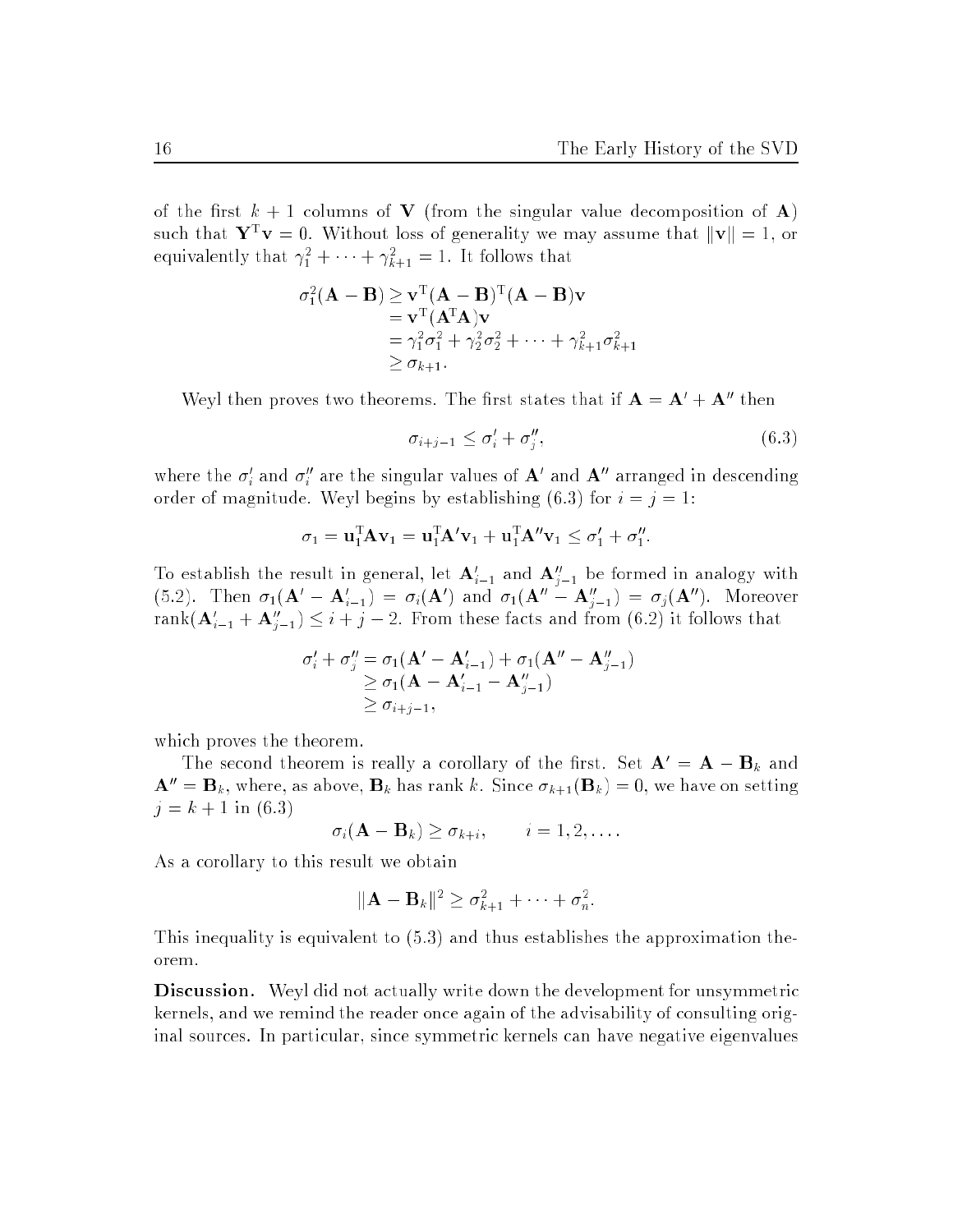as well as positive ones, Weyl wrote down three sequences of inequalities: one for positive eigenvalues, one for negative, and one| corresponding to the inequalities presented here — for the absolute values of the eigenvalues.

Returning to the perturbation problem that opened this section, if in (6.3) we make the identification  $A \leftarrow \tilde{A}$ ,  $A' \leftarrow A$ , and  $A'' \leftarrow E$ , then with  $j = 1$  we get

$$
\tilde{\sigma}_i \leq \sigma_i + ||\mathbf{E}||_2,
$$

where  $||E||_2 = \sigma_1(E)$ . On the other hand, if we make the identifications  $\mathbf{A} \leftarrow \mathbf{A}$ and  $\mathbf{A}^{\prime\prime} \leftarrow -\mathbf{E}$ , then we get

$$
\tilde{\sigma}_i \leq \sigma_i - \|\mathbf{E}\|_2.
$$

It follows that

$$
|\tilde{\sigma}_i - \sigma_i| \leq ||\mathbf{E}||_2, \qquad i = 1, 2, \dots, n.
$$

The number  $\|\mathbf{E}\|_2$  is called the spectral norm of **E**. Thus Weyl's result implies that if the singular values of  $A$  and  $A$  are associated in their natural order, they cannot differ by more than the spectral norm of the perturbation.

#### 7. Envoi

With Weyl's contribution, the theory of the singular value decomposition can be said to have matured. The subsequent history is one of extensions, new discoveries, and applications. What follows is a brief sketch of these developments yet to come.

Extensions. Autonne [2, 1913] extended the decomposition to complex matrices. Eckart and Young [12, 1936], [13, 1939] extended it to rectangular matrices and rediscovered Schmidt's approximation theorem, which is often (and incorrectly) called the Eckart-Young theorem.

**Nomenclature.** The term singular value seems to have come from the iiterature on integral equations. A little after the appearance of Schmidt's paper, Bateman [4, 1908] refers to numbers that are essentially the reciprocals of the eigenvalues of the kernel as singular values. Picard [37, 1910] notes that for symmetric kernels Schmidt's eigenvalues are real and in this case (but not in general) he calls them singular values. By 1937, Smithes was referring to singular values of an integral equation in our modern sense of the word. Even at this point, usage had not stabilized. In 1949, Weyl [52] speaks of the "two kinds of eigenvalues of a linear transformation," and in a 1969 translation of a 1965 Russian treatise on

<sup>7</sup> Parts of this passage were taken from [43, p. 35]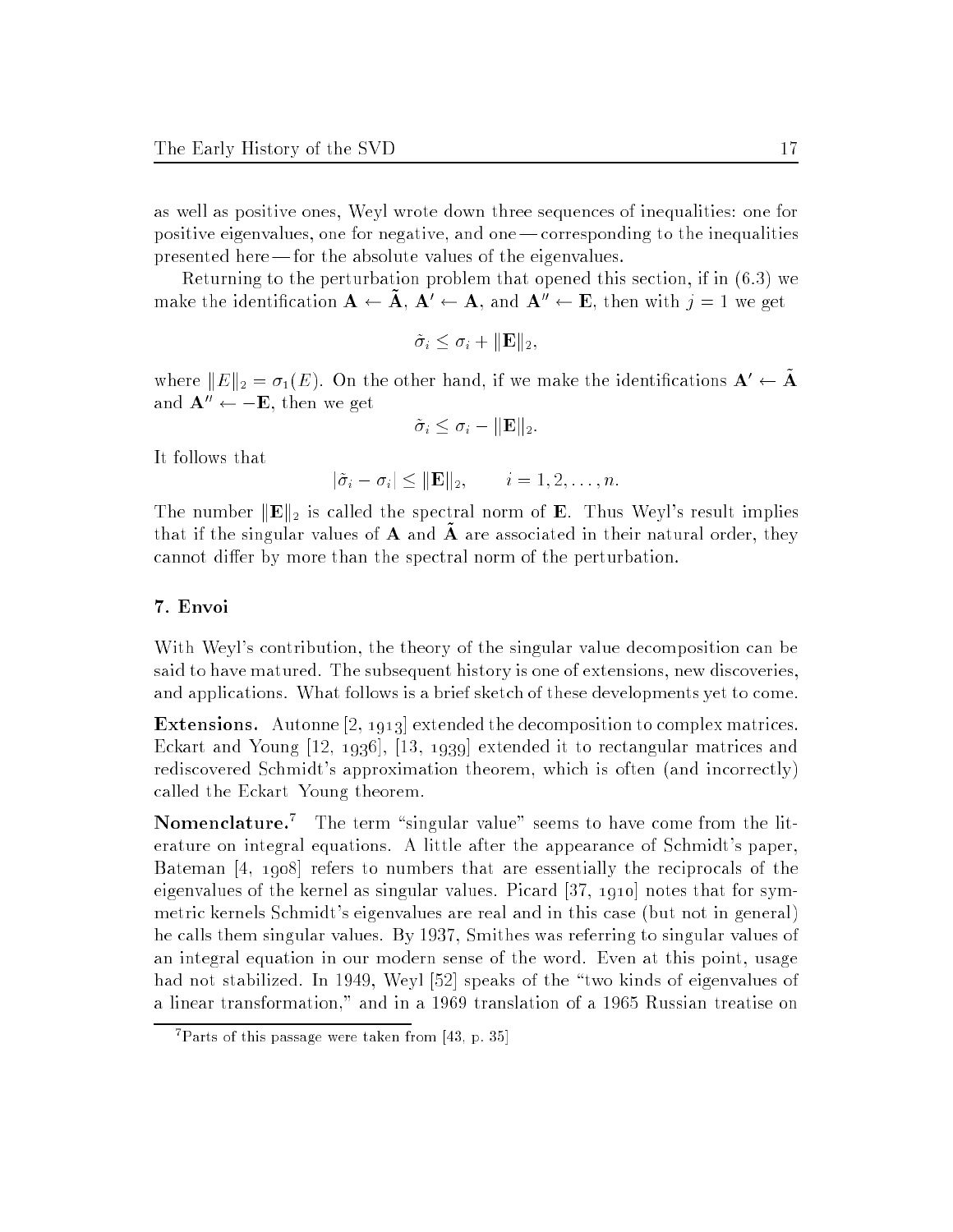nonselfadjoint operators Gohberg and Krein [16] refer to the "s-numbers" of an operator. For the term \principal component," see below.

Related Decompositions. Beltrami's proof of the existence of the singular decomposition shows that it is closely related to the spectral decompositions of  ${\bf A}^-{\bf A}^-$  and  ${\bf A}^-{\bf A}^-$ . It can also be used to derive the polar decomposition of Autonne  $[1, 1902], [3, 1915],$  in which is a matrix is factored into the product of a Hermitian matrix and a unitary matrix.

In his investigation of the geometry of  $n$ -space, Jordan [27, 1875] introduced canonical bases for pairs of subspaces. This line of development lead to the CS (cosine-sine) decomposition of a partitioned orthogonal matrix introduced implicitly by Davis and Kahan [8, 1970], and explicitly by [42, 1977]. The CS decomposition can in turn be used to derive the generalized singular value decomposition of a matrix, either in the original form introduced by Van Loan [47, 1975] or in the revised version of Paige and Saunders [35, 1981].

Although it is not, strictly speaking, a matrix decomposition, the Moore-Penrose pseudo-inverse [34, 1920], [36, 1955] can be calculated from the singular value decomposition of a matrix as follows. Suppose that the first  $k$  singular values of **A** are nonzero while the last  $n - k$  are zero, and set  $\Sigma^{\dagger}$  = diag( $\sigma_1$  ,  $\ldots, \sigma_k$  ,  $0, \ldots, 0$ ). Then the pseudo inverse of  ${\bf A}$  is given by  ${\bf A}^c$  =  $UZ'V^{\dagger}$ .

Unitarily Invariant Northern A matrix is unitarily in the matrix  $\mathbb{U}$  is unitarily invariant if  $\mathbb{E}[\mathbf{U}^T \mathbf{A} \mathbf{V} ]$   $\mathbb{E}[\mathbf{X}]$  is the all unitary matrices U and V. A vector norm  $\|\cdot\|_{\mathbf{g}}$  is a symmetric gauge function if  $\| \mathbf{r} \|$  for any permutation matrix and matrix and kj $\mathbf{r}$  is a known for  $\mathbf{r}$  , and the showed that the showed that to any unitarily invariant to any unitarily interesting  $\frac{1}{2}$  . K  $\frac{1}{2}$  there corresponds a symmetric gauge function k  $\frac{1}{2}$  such that  $\frac{1}{2}$  $\lVert (\sigma_1, \ldots, \sigma_n)^+ \rVert_{\mathfrak{C}};$  i.e., a unitarily invariant norm is a symmetric gauge function of the singular values of its argument.

Approximation Theorems. Schmidt's approximation theorem has been generalized in a number of directions. Mirsky [33, 1960] showed that  $\mathbf{A}_k$  of (5.2) is a minimizing matrix in any unitarily invariant norm. The case where further restrictions are imposed on the minimizing matrix are treated in [10, 17, 38].

Given matrices A and B, The Procrustes problem, which arises in the statistical method of factor analysis, is that of determining a unitary matrix Q such that  $\|\mathbf{A} - \mathbf{BQ}\|$  is minimized (for the name see [24, 1962]). Green [20, 1952] and Schöneman [40, 1966] showed that if  $U^{T}A^{T}BV = \Sigma$  is the singular value decomposition of  $A^{\dagger}B$ , then the minimizing matrix is  $Q = VU^{\dagger}$ . Kao [38, 1980]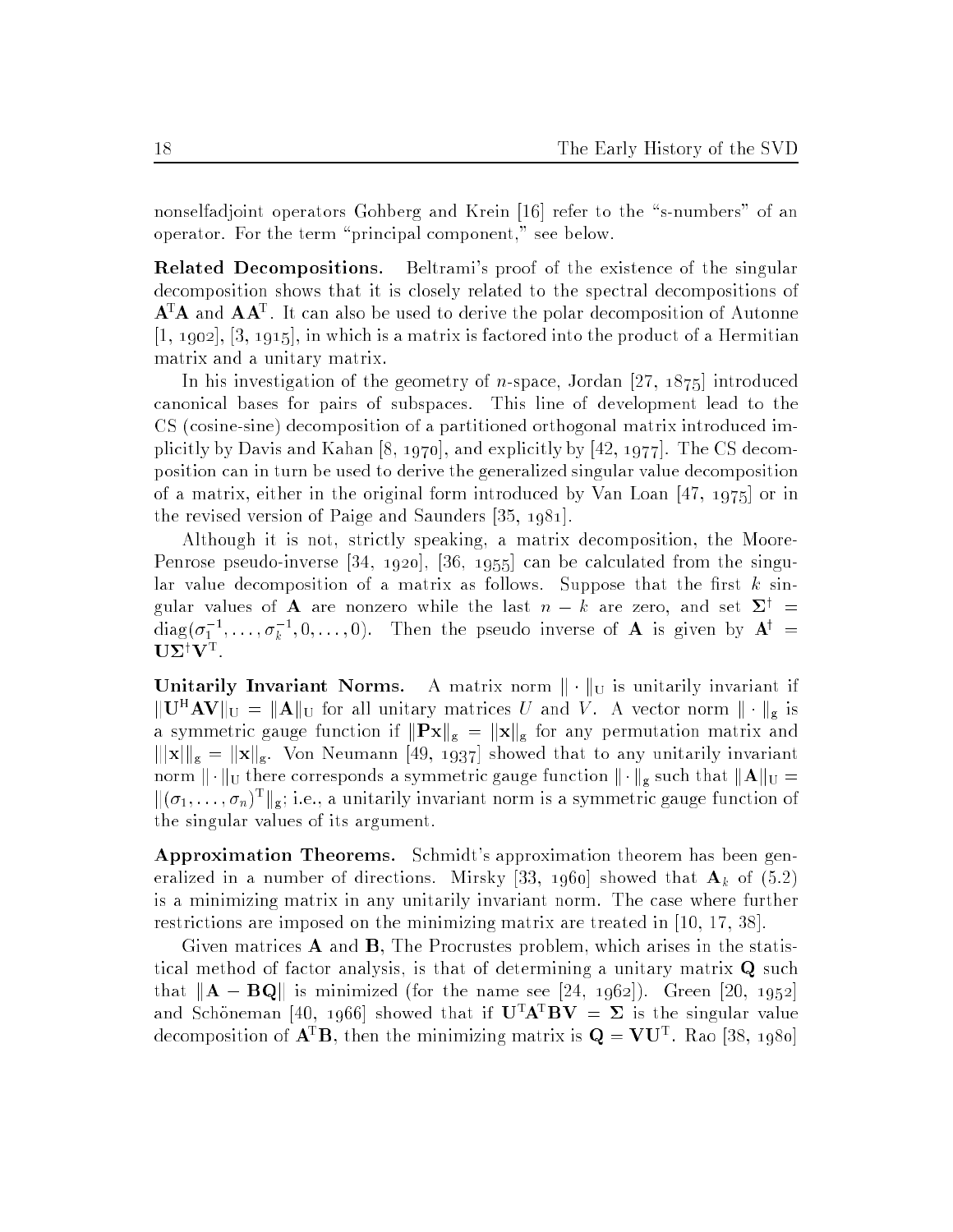considers the more general problem of minimizing  $\|\mathbf{PA} - \mathbf{BQ}\|$ , where P and Q are orthogonal.

Principal Components. An alternative to factor analysis is the principal component analysis of Hotelling  $[22, 1933]$ . Specifically, if  $\mathbf{X}^+$  is a multivariate random variable with mean zero and common dispersion matrix **D**, and  $D = V \Delta V$  is the eigenvalue-eigenvector decomposition of **D**, then the components of  $\mathbf{x}^T \mathbf{V}$  are uncorrelated with variances  $\sigma_i$ . Hotelling called the transformed variables "the principal components of variance of  $x^-$ . If the rows of  $\Lambda$  consist of independent samples of  $X^{\tau}$ , then the expectation of  $\mathbf{A}^{\tau}\mathbf{A}$  is proportional to  $\mathbf{Z}_t$ . It follows that the matrix  $\hat{\mathbf{V}}$  obtained from the singular value decomposition of **X** is an estimate V.

Hotelling [23, 1936] also introduced canonical correlations between two sets of random variables that bears the same relation to the generalized singular value decomposition as his principal components bear to the singular value decomposition.

Inequalities Involving Singular Values. Just as Schmidt did not have the last word on approximation theorems, Weyl was not the last to work on inequalities involving singular values. The subject is too voluminous to treat here, and we refer the reader to the excellent survey with references in [21, Ch. 3]. However, mention should be made of a line of research initiated by Weyl [52, 1949] relating the singular values and eigenvalues of a matrix.

Computational Methods The singular value decomposition was introduced into numerical analysis by Golub and Kahan [18, 1965], who proposed a computational algorithm. However, it was Golub [19, 1970] who gave the algorithm that has been the workhorse of the past two decades. Recently, Demmel and Kahan [11, 1990] have proposed an interesting alternative.

### 8. Acknowledgment

I would like to thank Nick Higham and Hongyuan Zha for reading and commenting on the manuscript.

## References

[1] L. Autonne. Sur les groupes lineaires, reels et orthogonaux. Bulletin de la  $Société Mathématique de France, 30:121-134, 1902.$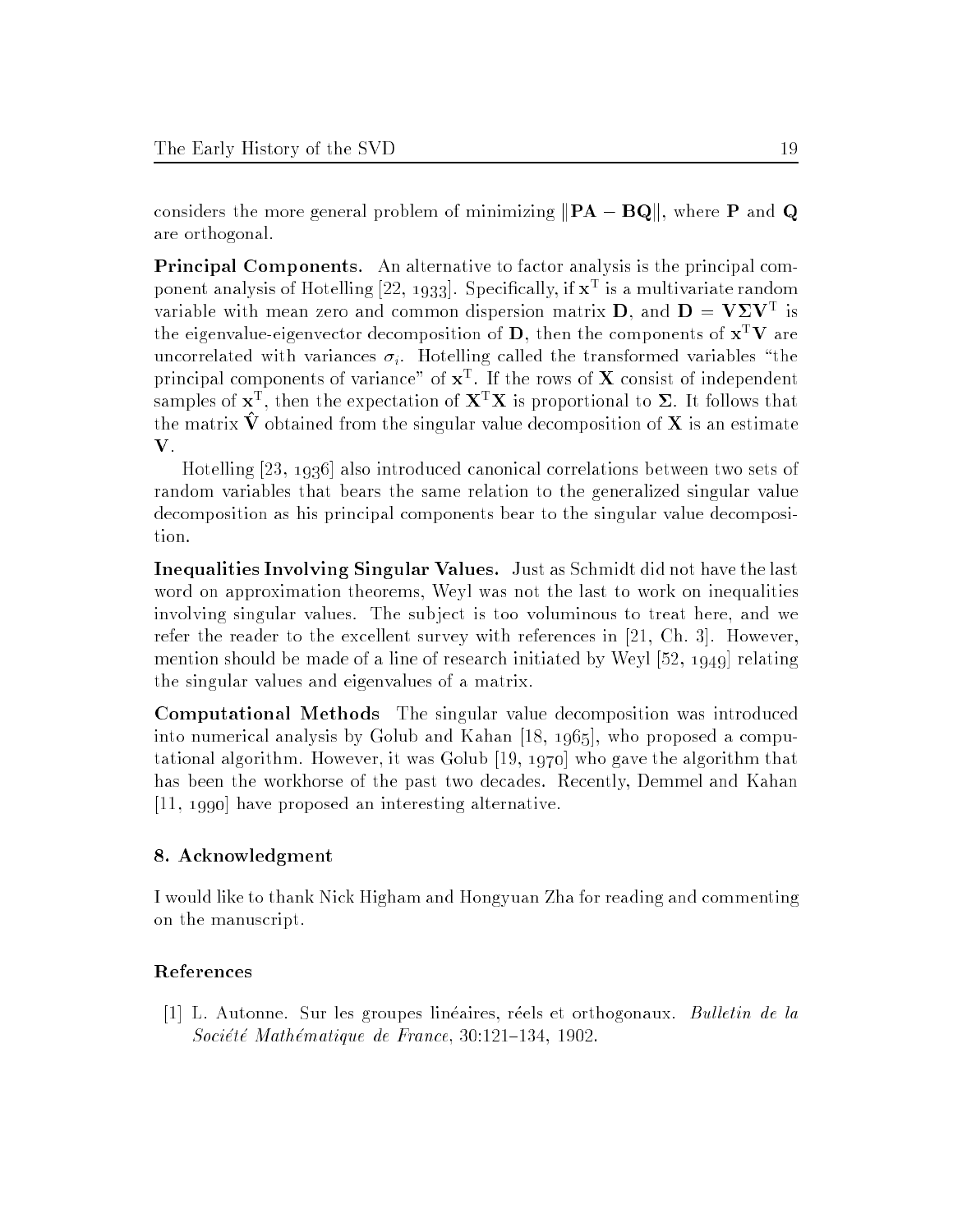- [2] L. Autonne. Sur les matrices hypohermitiennes et les unitairs. Comptes Rendus de l'Academie des Sciences, Paris, 156:858-860, 1913.
- [3] L. Autonne. Sur les matrices hypohermitiennes et sur les matrices unitaires. Annales De L'Université de Lyons, Nouvelle Série I, 38:1-77, 1915.
- [4] H. Bateman. A formula for the solving function of a certain integral equation of the second kind. Transactions of the Cambridge Philosophical Society, 20:179-187, 1908.
- [5] E. Beltrami. Sulle funzioni bilineari. Giornale di Matematiche ad Uso degli Studenti Delle Universita, 11:98-106, 1873. An English translation by D. Boley is available as University of Minnesota, Department of Computer Science, Technical Report 90–37, 1990.
- [6] A. L. Cauchy. Sur l'equation a l'aide de laquelle on determine les inegalites seculaires des mouvements des planetes. In *Oeuvres Completes (II<sup>-</sup> Serie)*, 1829.
- [7] M. Chu. A differential equation approach to the singular value decomposition of bidiagonal matrices. *Linear Algebra and Its Applications*,  $80:71{-}79$ , 1986.
- [8] C. Davis and W. Kahan. The rotation of eigenvectors by a perturbation. III. SIAM Journal on Numerical Analysis, 7:1-46, 1970.
- [9] P. Deift, J. Demmel, L.-C. Li, and C. Tomei. The bidiagonal singular value decomposition and Hamiltonian mechanics. SIAM Journal on Numerical Analysis, 28:1463-1516, 1991.
- [10] J. Demmel. The smallest perturbation of a submatrix which lowers the rank and constrained total least squares problems. SIAM Journal on Numerical  $Analysis, 24:199-206, 1987.$
- [11] J. Demmel and W. Kahan. Accurate singular values of bidiagonal matrices. SIAM Journal on Scientific and Statistical Computing, 11:873-912, 1989.
- [12] C. Eckart and G. Young. The approximation of one matrix by another of lower rank.  $Psychometrika$ , 1:211-218, 1936.
- [13] C. Eckart and G. Young. A principal axis transformation for non-Hermitian matrices. Bulletin of the American Mathematical Society,  $45:118{-}121$ , 1939.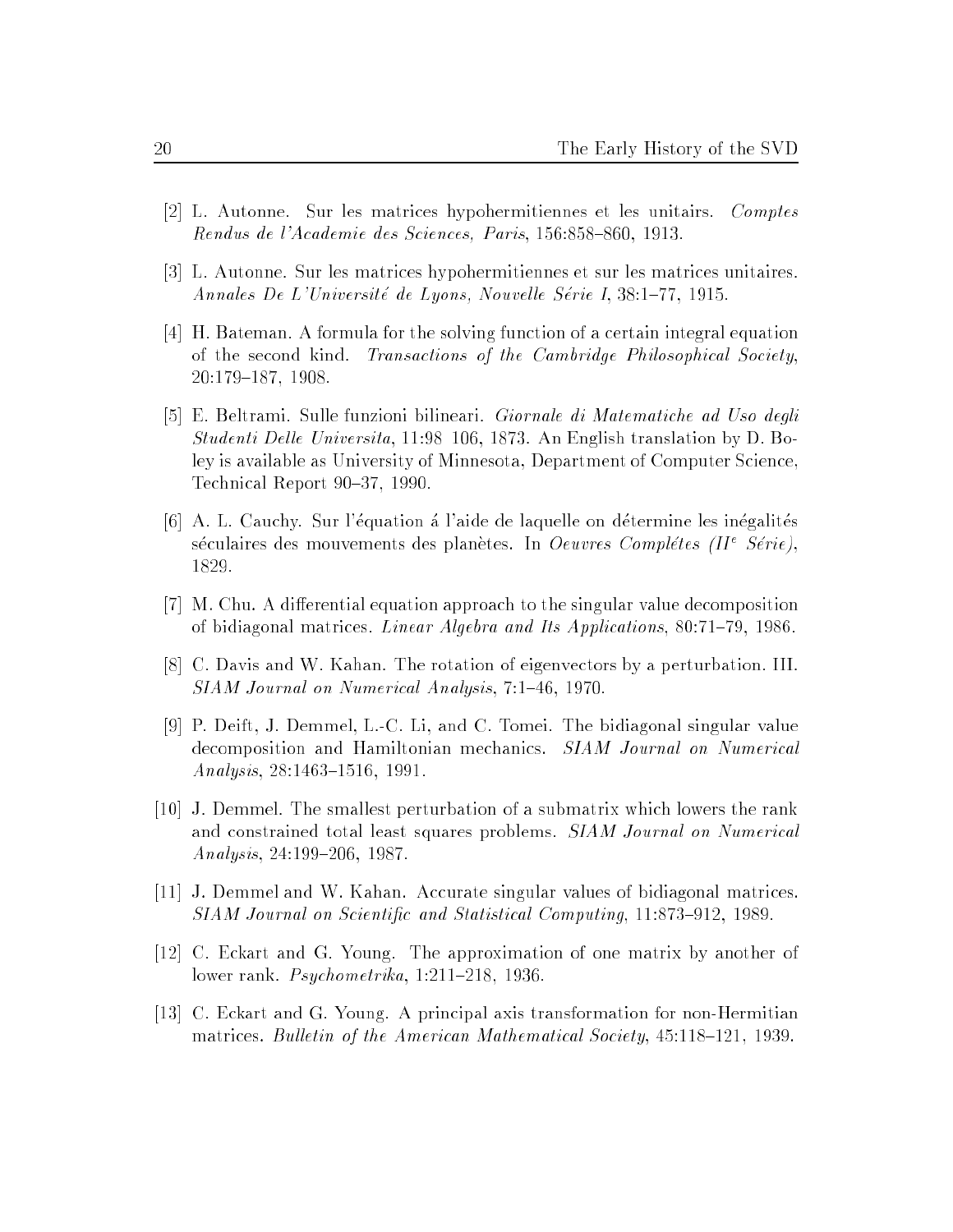- $[14]$  K. Fan and A. J. Hoffman. Some metric inequalities in the space of matrices. Proceedings of the American Mathematical Society,  $6:111-116$ , 1955.
- [15] C. F. Gauss. Theoria combinationis observationum erroribus minimis obnoxiae, pars posterior. In Werke, IV, pages  $27-53$ , Königlichen Gesellshaft der Wissenschaften zu Gottingin (1880), 1823.
- [16] I. C. Gohberg and M. G. Krein. Introduction to the Theory of Linear Nonselfadjoint Operators. American Mathematical Society, Providence, Rhode Island, 1969.
- [17] G. H. Golub, A. Hoffman, and G. W. Stewart. A generalization of the Eckart-Young matrix approximation theorem. Linear Algebra and Its Applications, 88/89:317-327, 1987.
- [18] G. H. Golub and W. Kahan. Calculating the singular values and pseudoinverse of a matrix. *SIAM Journal on Numerical Analysis*,  $2:205{-}224$ , 1965.
- [19] G. H. Golub and C. Reinsch. Singular value decomposition and least squares solution. Numerische Mathematik, 14:403-420, 1970. Also in [53, pp.134-151].
- [20] B. F. Green. The orthogonal approximation of the oblique structure in factor analysis.  $Psychometrika$ , 17:429-440, 1952.
- [21] R. A. Horn and C. R. Johnson. Topics in Matrix Analysis. Cambridge University Press, Cambridge, 1991.
- [22] H. Hotelling. Analysis of a complex of statistical variables into principal components. Journal of Educational Psychology,  $24.417{-}441$  and  $498{-}520$ , 1933.
- [23] H. Hotelling. Relation between two sets of variates. *Biometrika*,  $28:322-377$ , 1936.
- [24] J. R. Hurley and R. B. Cuttell. The procrustes program: direct rotation to test a hypothesized factor structure. Behavioral Science,  $7:258{-}262$ , 1962.
- $[25]$  C. G. J. Jacobi. ein leichtes Verfahren die in der Theorie der Sacularstorungen vorkommenden Gleichungen numerisch aufzulosen. Journal für die reine und angewandte Mathematik,  $30.51{-}s94$ , 1846.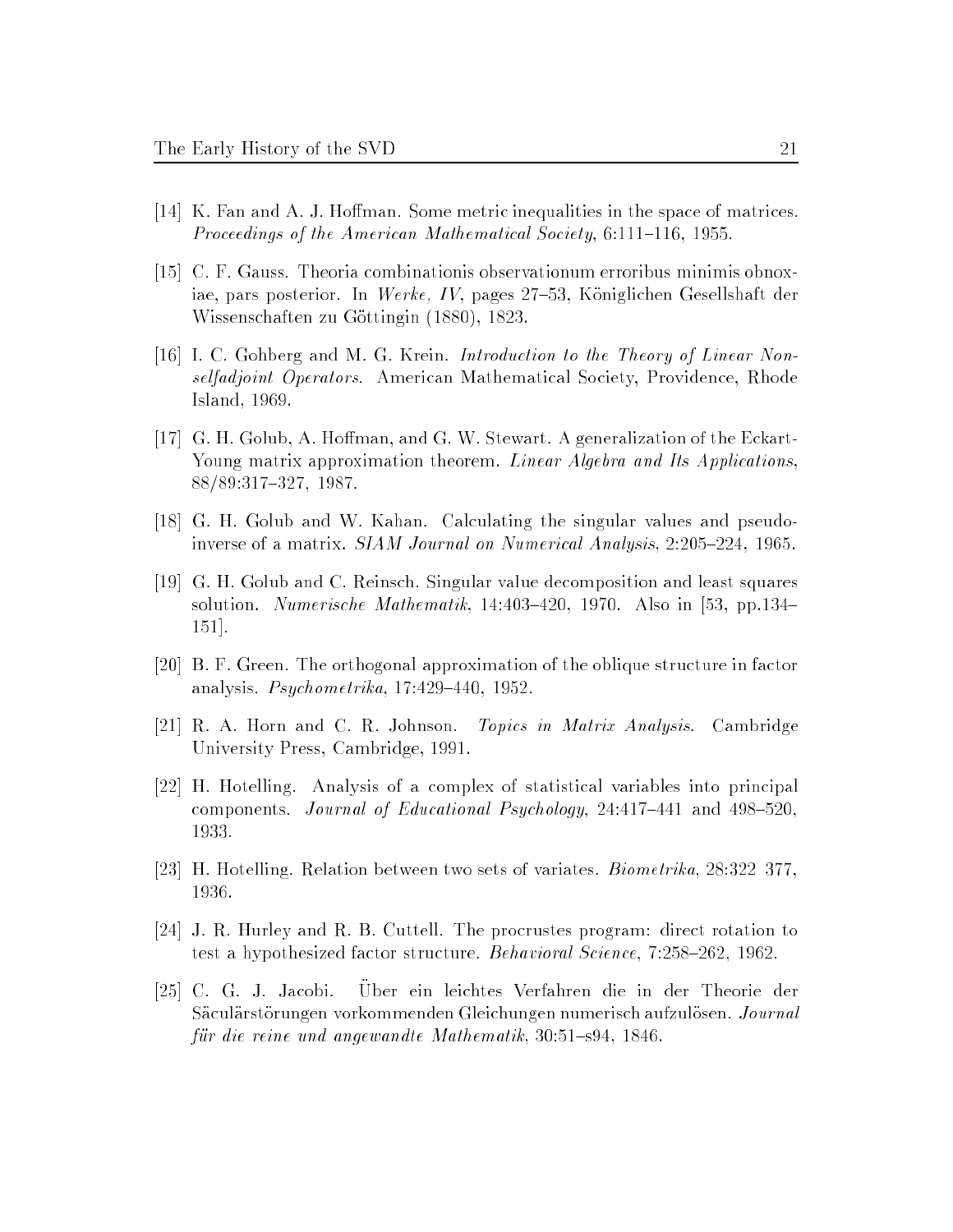- [26] C. G. J. Jacobi. Uber eine elementare Transformation eines in Buzug jedes von zwei Variablen-Systemen linearen und homogenen Ausdrucks. Journal für die reine und angewandte Mathematik, 53:265-270, 1857, posthumous.
- [27] C. Jordan. Essai sur la géométrie à n dimensions. Bulletin de la Société  $Mathématique, 3:103–174, 1875.$
- [28] C. Jordan. Mémoire sur les formes bilinéaires. *Journal de Mathématiques* Pures et Appliquées, Deuxième Série, 19:35-54, 1874.
- [29] C. Jordan. Sur la reduction des formes bilineaires. Comptes Rendus de  $l'Académie des Sciences, Paris, 78:614-617, 1874.$
- [30] E. G. Kogbetliantz. Solution of linear systems by diagonalization of coefficients matrix. Quarterly of Applied Mathematics,  $13:123-132$ ,  $1955$ .
- [31] L. Kronecker. Uber bilineare Formen. Sitzungberichte der Koniglich Preußischen Akademie der Wissenschaften zu Berlin, 597-613, 1866.
- [32] C. Lanczos. Linear systems in self-adjoint form. American Mathematical  $Monthly, 65:665–679, 1948.$
- [33] L. Mirsky. Symmetric gauge functions and unitarily invariant norms. Quarterly Journal of Mathematics,  $11:50-59$ , 1960.
- [34] E. H. Moore. On the reciprocal of the general algebraic matrix. Bulletin of the American Mathematical Society,  $26:394-395$ , 1920. Abstract.
- [35] C. C. Paige and M. A. Saunders. Toward a generalized singular value decomposition. *SIAM Journal on Numerical Analysis*, 18:398-405, 1981.
- [36] R. Penrose. A generalized inverse for matrices. Proceedings of the Cambridge Philosophical Society,  $51:406-413$ , 1955.
- [37] E. Picard. Sur un theorem general relatif aux equations integrales de premier espèce et sur quelques problèmes de physique mathématique. Rendicondi del Circolo Matematico di Palermo, 25:79-97, 1910.
- [38] C. R. Rao. Matrix approximations and reduction of dimensionality in multivariate statistical analysis. In P. R. Krishnaiah, editor, Multivariate Analysis{ V, North-Holland, Amsterdam, 1980.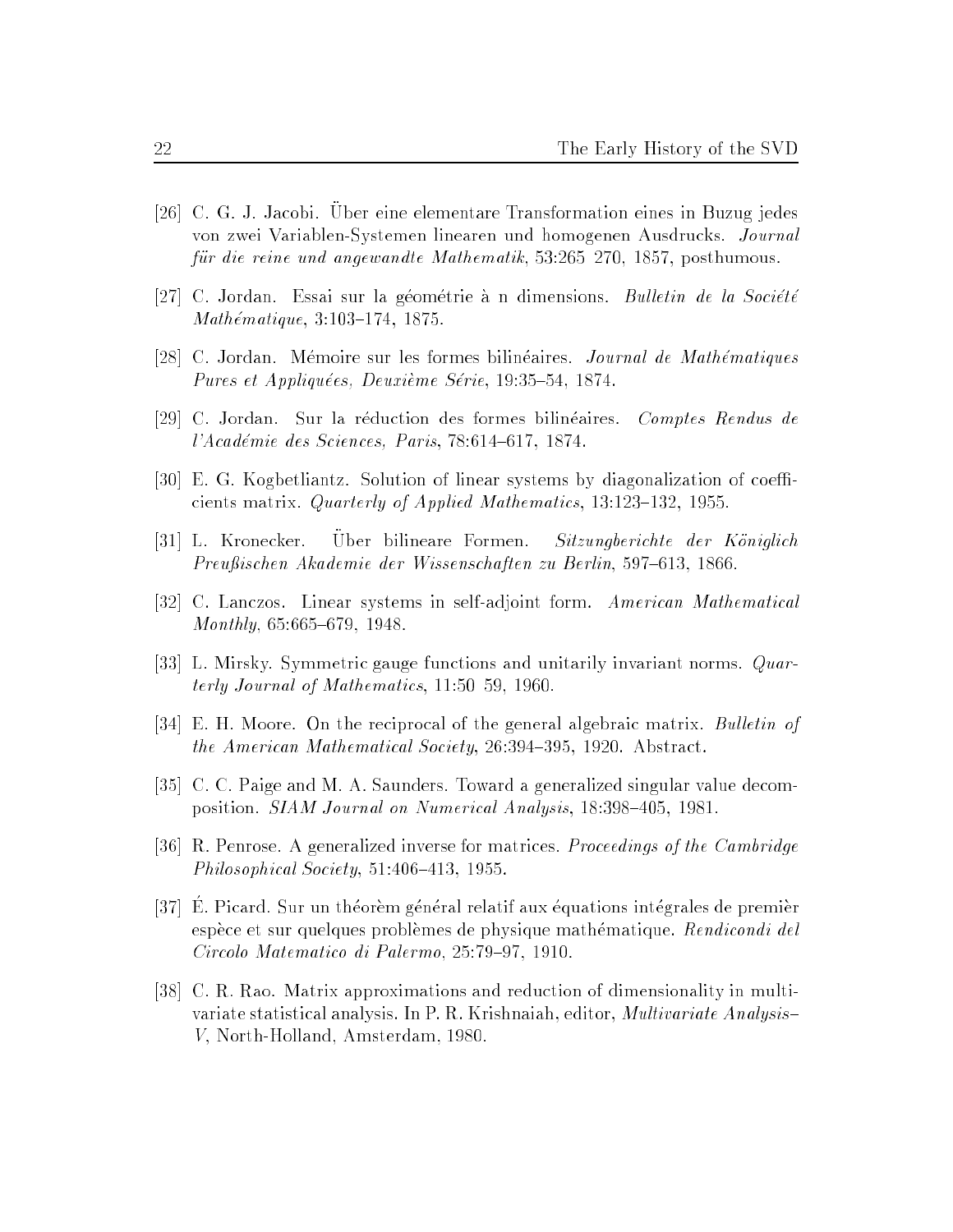- [39] E. Schmidt. Zur Theorie der linearen und nichtlinearen Integralgleichungen. I Teil. Entwicklung willkurlichen Funktionen nach System vorgeschriebener.  $Mathematicsche Annalen, 63:433–476, 1907.$
- [40] P. H. Schoneman. A generalized solution of the orthogonal procrustes problem.  $Psychometrika$ ,  $31:1–10$ , 1966.
- [41] J. Schur. Uber P otenzreihen, die im Innern des Einkeitskreise beschankt sind. Journal für die reine und angewandte Mathematik, 147:205-232, 1917.
- [42] G. W. Stewart. On the perturbation of pseudo-inverses, projections, and linear least squares problems.  $SIAM$   $Review$ ,  $19:634-662$ ,  $1977$ .
- [43] G. W. Stewart and J.-G. Sun. Matrix Perturbation Theory. Academic Press, Boston, 1990.
- [44] J. J. Sylvester. A new proof that a general quadric may be reduced to its canonical form (that is, a linear function of squares) by means of a real orthogonal substitution. *Messenger of Mathematics*, 19:1-5, 1889.
- [45] J. J. Sylvester. On the reduction of a bilinear quantic of the  $n<sup>TH</sup>$  order to the form of a sum of n products by a double orthogonal substitution. Messenger of Mathematics,  $19:42{-}46, 1889$ .
- [46] J. J. Sylvester. Sur la reduction biorthogonale d'une forme lineo-lineaire a sa forme cannonique. Comptes Rendus de l'Academie des Sciences, Paris, 108:651-653, 1889.
- [47] C. F. Van Loan. A general matrix eigenvalue algorithm. SIAM Journal on  $Numerical Analysis, 12:819-834, 1975.$
- [48] J. von Neumann. Collected Works, (A. H. Taub Editor). Pergamon, New York, 1962.
- [49] J. von Neumann. Some matrix-inequalities and metrization of matrix-space. Tomsk. Univ. Rev., 1:286-300, 1937. In [48, v.4, pp.205-219].
- [50] K. Weierstrass. Zur Theorie der bilinearen und quadratischen Formen. Monatshefte Akadamie Wissenshaften Berlin, 310-38, 1868.